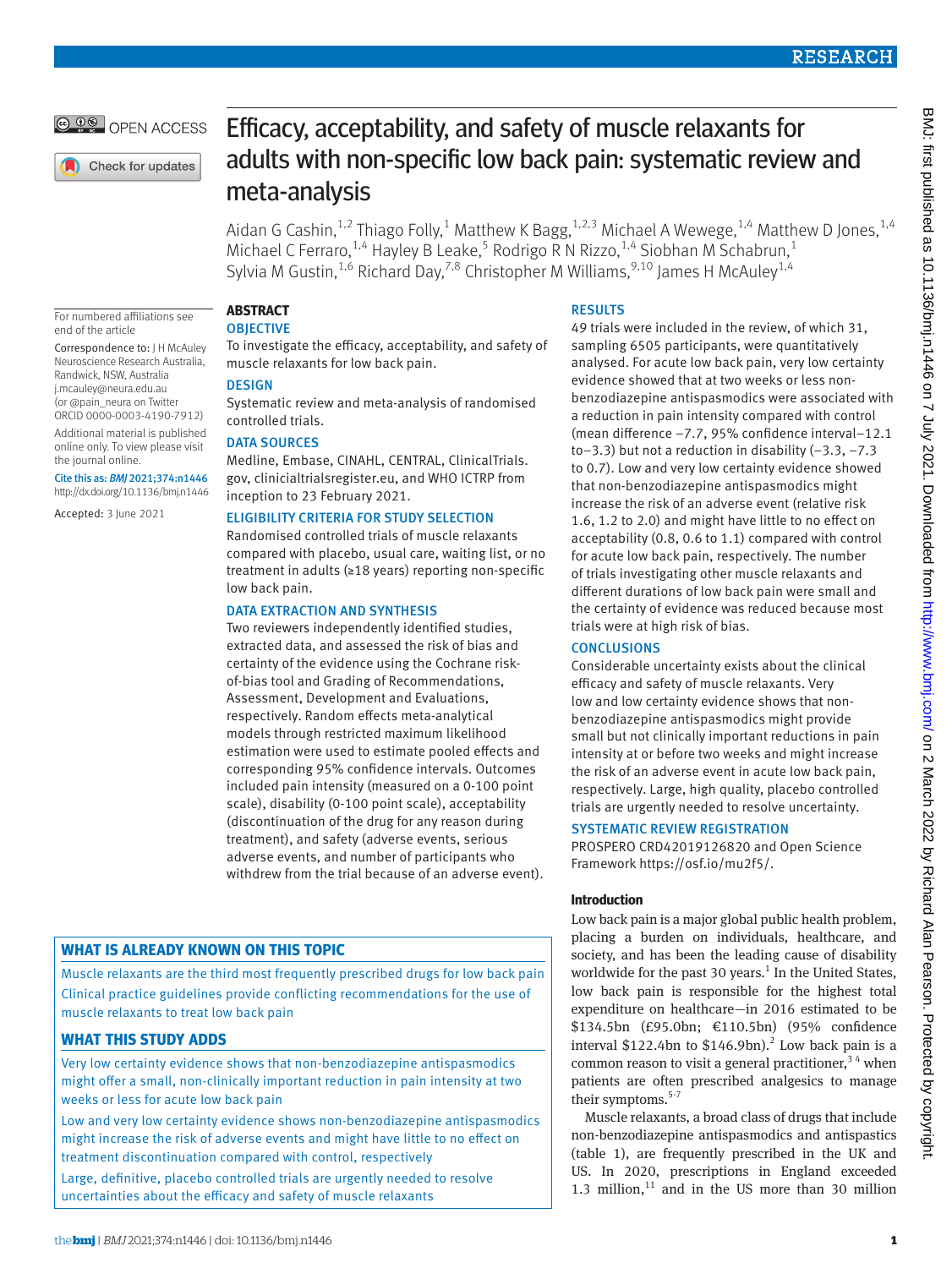| Table 1   Overview of muscle relaxants* grouped according to clinical utility                                                                                                                    |                                                                                                                                        |                                                           |  |  |  |  |  |  |  |
|--------------------------------------------------------------------------------------------------------------------------------------------------------------------------------------------------|----------------------------------------------------------------------------------------------------------------------------------------|-----------------------------------------------------------|--|--|--|--|--|--|--|
| Group                                                                                                                                                                                            | Clinical utility                                                                                                                       | Examples of drugs included in this review                 |  |  |  |  |  |  |  |
| Antispastics                                                                                                                                                                                     | To reduce heightened muscle tone (spasticity) commonly associated with<br>cerebral palsy, multiple sclerosis, and spinal cord injuries | Baclofen, dantrolene                                      |  |  |  |  |  |  |  |
| Non-benzodiazepine                                                                                                                                                                               | To reduce acute muscle spasm commonly associated with muscle injury. These                                                             | Carisoprodol, cyclobenzaprine, metaxalone, methocarbamol, |  |  |  |  |  |  |  |
| antispasmodics                                                                                                                                                                                   | drugs also have a strong sedative action                                                                                               | thiocolchicoside, tizanidine, tolperisone, orphenadrine   |  |  |  |  |  |  |  |
| Benzodiazepines                                                                                                                                                                                  | To reduce acute muscle spasm commonly associated with muscle injury. These                                                             | Diazepam                                                  |  |  |  |  |  |  |  |
|                                                                                                                                                                                                  | drugs also have a strong sedative action as well as anxiolytic, hypnotic, and                                                          |                                                           |  |  |  |  |  |  |  |
|                                                                                                                                                                                                  | anticonvulsant actions                                                                                                                 |                                                           |  |  |  |  |  |  |  |
| Miscellaneous                                                                                                                                                                                    | Although less commonly classified as muscle relaxants, several other drugs are                                                         | Botulinum toxin, eszopiclone                              |  |  |  |  |  |  |  |
|                                                                                                                                                                                                  | prescribed for their ability to reduce muscle spasm or muscle tone (spasticity),                                                       |                                                           |  |  |  |  |  |  |  |
|                                                                                                                                                                                                  | or both. These include botulinum toxins and non-benzodiazepine hypnotics                                                               |                                                           |  |  |  |  |  |  |  |
| *Muscle relaxants are generally prescribed to reduce muscle spasm or muscle tone (spasticity), or both. The term muscle relaxant is broad and includes many different chemically unrelated drugs |                                                                                                                                        |                                                           |  |  |  |  |  |  |  |

\*Muscle relaxants are generally prescribed to reduce muscle spasm or muscle tone (spasticity), or both. The term muscle relaxant is broad and includes many different chemically unrelated drugs<br>with different clinical utili in preferencing one muscle relaxant over another.

> prescriptions of muscle relaxants were recorded for ambulatory care visits in  $2016$ <sup>12</sup> Muscle relaxants are the third most commonly prescribed drug for low back pain.<sup>5 7 9 12</sup> Recommendations for the use of muscle relaxants have, however, conflicted between international clinical practice guidelines for low back pain. $11 13$  For example, the US guideline recommends non-benzodiazepine antispasmodics as the drug of choice for acute low back pain, $14$  the Belgian guideline discourages such use, $^{15}$  and the UK guideline does not make a recommendation.16

> A systematic review that included five randomised controlled trials (n=497 participants) published up to end of October 2015 provides the most recent evidence that muscle relaxants produce a clinically meaningful reduction in pain intensity for people with acute low back pain (mean difference −21.3, 95% confidence interval  $-29.0$  to  $-13.5$ ).<sup>17</sup> Several large randomised controlled trials have since been published. Furthermore, this systematic review did not include evidence from randomised controlled trials in clinical trial registries, which might lead to an overestimation of the effect.<sup>18</sup> To address this knowledge gap, we systematically reviewed the evidence to estimate the efficacy, acceptability, and safety of muscle relaxants compared with placebo, usual care, or no treatment in adults with low back pain. We evaluated the certainty of the evidence supporting the findings using the Grading of Recommendations, Assessment, Development and Evaluations (GRADE) approach<sup>1920</sup> and discuss its clinical relevance.

#### **Methods**

We followed the Preferred Reporting Items for Systematic reviews and Meta-Analyses (PRISMA) reporting guideline. $^{21}$  Supplementary file 1 shows the protocol deviations.

#### Data sources and searches

We searched Medline, Embase, CINAHL, the Cochrane Central Register of Controlled Trials (CENTRAL), the Cochrane Back and Neck Group's trial register (through CENTRAL), ClinicalTrials.gov, the EU Clinical Trials Register, and the World Health Organization's International Clinical Trial Registry Platform from inception to 23 February 2021. The search strategies were developed and piloted by the review team for bibliographic databases and clinical trial registries using medical subject headings or Emtree and text words for "low back pain", "randomised controlled trials", and "spasmolytic muscle relaxant medicines" (see supplementary files 2 and 3). We searched the reference lists from retrieved full text articles and previous systematic reviews. Searches were also done through PROSPERO for any ongoing or recently completed systematic reviews.

#### Eligibility criteria

Records of randomised controlled trials were included that allocated adults ( $\geq$ 18 years) with non-specific low back pain<sup>22</sup> to receive a systemically administered dose of a spasmolytic muscle relaxant<sup>8</sup> compared with a non-active control group (sham (placebo) drug, continuation of usual care, waiting list, or no treatment). We also included randomised controlled trials that investigated the combination of two drugs compared with one drug alone (eg, tizanidine and ibuprofen versus ibuprofen). Drugs had to be classified as muscle relaxants, listed on the WHO Anatomical Therapeutic Chemical (ATC) classification system, $^{23}$  and licensed in the US (Food and Drug Administration<sup>24</sup>). Europe (European Medicines Agency<sup>25</sup>), or Australia (Australian Register of Therapeutic Goods<sup>26</sup>) as at 29 March 2019 (see supplementary file 4). Trials reported in English, Italian, Portuguese, Spanish, German, and Dutch were included. We did not restrict the inclusion of trials by the duration of low back pain reported, trial publication status, outcomes reported, or instrument used to assess outcomes. Trials were excluded that investigated suspended muscle relaxants or those not currently licensed in the US, Europe, or Australia, reported in other languages, and sampled participants with specific spinal conditions (eg, infection, neoplasm, inflammatory disease, or fracture)<sup>22</sup> or with sciatica. $27$  We excluded trials that sampled multiple health conditions unless separate data were available for the participants with non-specific low back pain.

## Study selection

The review team independently screened the titles and abstracts of all identified records in duplicate. We retrieved full length records of those deemed eligible and screened these again to confirm inclusion. The full length record of a trial registration was defined as the primary web page and all subsidiary pages and files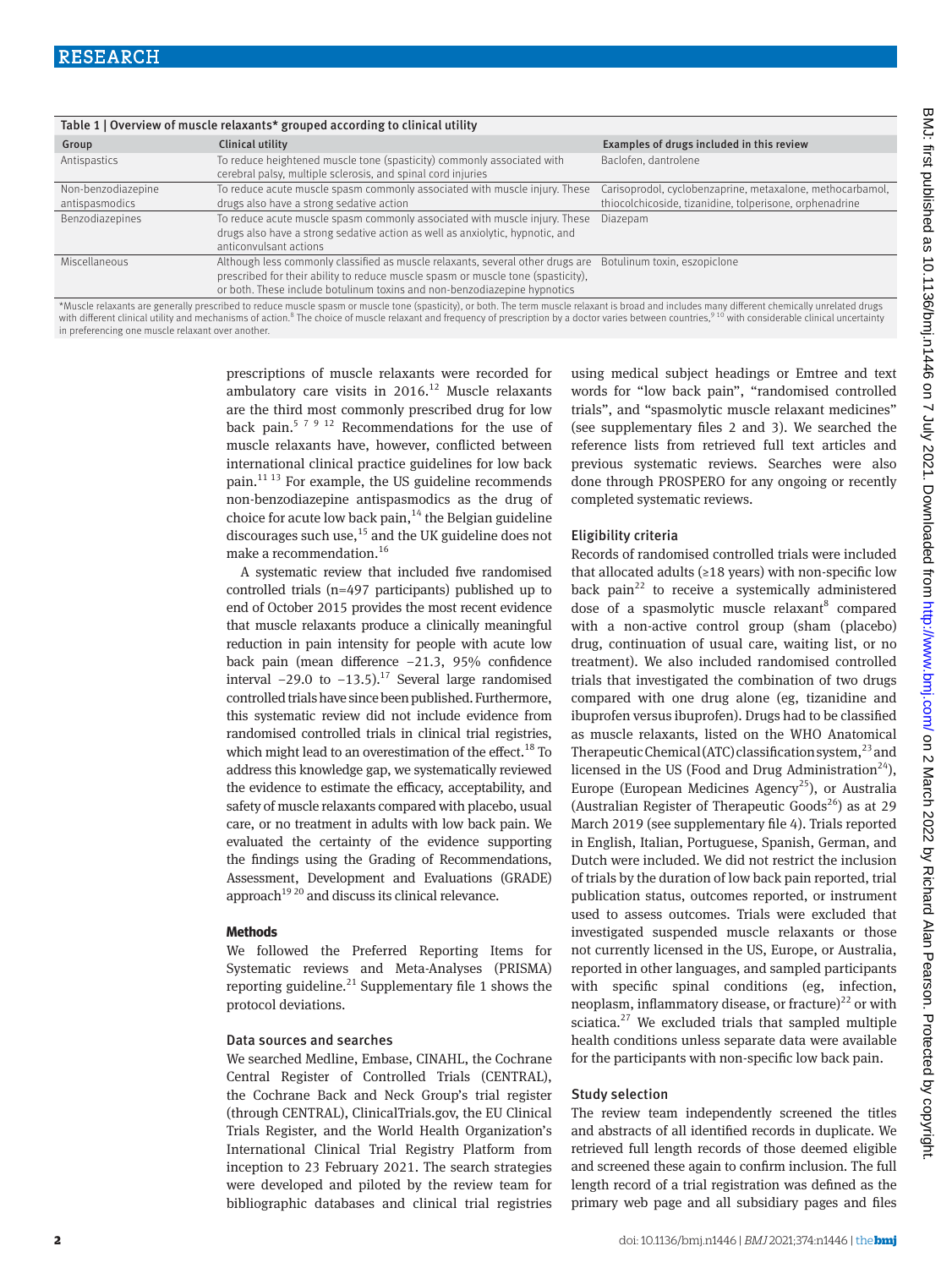located on the trial registry. Disagreements were resolved through discussion (AGC, MAW, MDJ, MCF, HBL, RRNR) or, when necessary, consultation of a third independent reviewer (MKB or JHM). When further information was required to confirm eligibility, we contacted authors up to three times within a six week period.

In instances where a trial was linked to multiple record sources, we used an established hierarchy, giving preference to the main published trial report, followed by other published records of the trial (eg, conference abstracts), and, lastly, the trial registry record. When no evidence of publication was found, we classified the trial registry record as the primary record.

#### **Outcomes**

The choice of outcomes was based on the core outcome domains for clinical trials in low back pain<sup>28</sup> and those of other reviews of analgesics for low back pain.<sup>29-31</sup> The primary outcomes were pain intensity and acceptability (satisfaction with the treatment regimen measured by the number of patients who discontinued treatment for any reason). Secondary outcomes were disability, adverse events (as defined by each study), serious adverse events (as defined by each study), and withdrawal from treatment because of adverse effects (tolerability).

#### Data extraction

Using a standardised, piloted form, two reviewers independently extracted data on the trial characteristics, participants, interventions, comparisons, and outcomes from each trial. In the absence of data, we transformed or estimated measures of variance using the recommendations from section 6.5.2 in the Cochrane Handbook for Systematic Reviews of Interventions.<sup>32</sup> Briefly, we transformed standard errors or 95% confidence intervals for group level estimates to standard deviations using equations from section  $6.5.2.2^{32}$  If studies reported mean differences between groups and P values, we calculated the between group standard error using equations from section 6.5.2.3, and used the between group estimates in the meta-analysis. $32$  When no measure of variance was reported, a conservative standard deviation of 30 was imputed. We resolved disagreements for data extraction through discussion, or with arbitration by a third reviewer if necessary. When data were not reported in the trial, we contacted authors up to three times over a period of six weeks.

#### Risk of bias and certainty of evidence

Two independent reviewers appraised study level risk of bias using the Cochrane risk of bias tool $^{33}$  and recommendations from Furlan et al.<sup>34</sup> Thirteen criteria were assessed across the risk of bias domains selection, performance, attrition, detection, reporting, and other sources of bias. $34$  Because recommendations were not available from Furlan et al,  $34$  we used previously published criteria to determine overall study risk of bias for each trial. $35$  Two reviewers independently determined certainty of the evidence for each analysis using the GRADE system.<sup>19 20</sup> Certainty of the evidence is best considered as the certainty that the true effect lies within a particular range.<sup>36</sup> We downgraded the certainty of evidence if a serious flaw was present in the domains of risk of bias, inconsistency, imprecision, and publication bias (see supplementary file 5). The certainty of evidence was initially classified as high then as moderate, low, or very low certainty. High certainty meant that we were very confident that the true effect was close to that of the estimate of the effect. Moderate certainty meant that we were moderately confident in the effect estimate; the true effect was likely to be close to the estimate of the effect but with a possibility of being substantially different. Low certainty meant that we had limited confidence in the effect estimate; the true effect might be substantially different from the estimate of the effect. Very low certainty meant that we had very little confidence in the effect estimate; the true effect was likely to be substantially different from the estimate of effect.<sup>19</sup> Disagreements between appraisals of risk of bias and certainty of evidence were resolved through discussion, or, when required, by arbitration with a third reviewer.

### Data synthesis and analysis

We conducted meta-analyses of trials for each outcome using the available data for immediate term  $(\leq 2$  weeks post-randomisation) and short term (3-13 weeks postrandomisation) follow-up. When data for multiple time points were available for short term follow-up, we chose the time closest to six weeks. All analyses were stratified by the clinical utility of the muscle relaxant (antispastic, non-benzodiazepine antispasmodic, benzodiazepine, and miscellaneous) and the duration of low back pain observed in the included trials; acute (0-6 weeks), subacute (6-12 weeks), chronic (>12 weeks), and mixed (participants with multiple durations for symptoms). To incorporate trials with multiple comparisons, we followed guidance,  $32$ dividing the control group sample size by the number of trial arms. As benchmarks for clinically important effects are usually expressed on a 0-100 scale,  $37\,38$ and to facilitate clinical interpretation of results, $39$  we converted aggregate outcome data (measure of central tendency and dispersion) for pain and disability to a common 0 (no pain or disability) to 100 (worst pain or disability) scale. We divided the mean and variability measures by the top number of scale and multiplied by 100—for example, 0-24 Roland-Morris Disability Questionnaire score divided by 24 and multiplied by 100. Supplementary files 6 and 7 provide details on the pain and disability measures used by the studies, and conversion procedures. We considered a difference in favour of muscle relaxants of at least 10 points for pain and disability to be the minimal clinically important effect.<sup>39 40</sup> This threshold has been used in other reviews of analgesics for low back pain.<sup>29 31 41</sup>

Random effects meta-analytic models were fit through restricted maximum likelihood estimation, using dmetar in R (version  $3.6.1$ ).<sup>42</sup> We expressed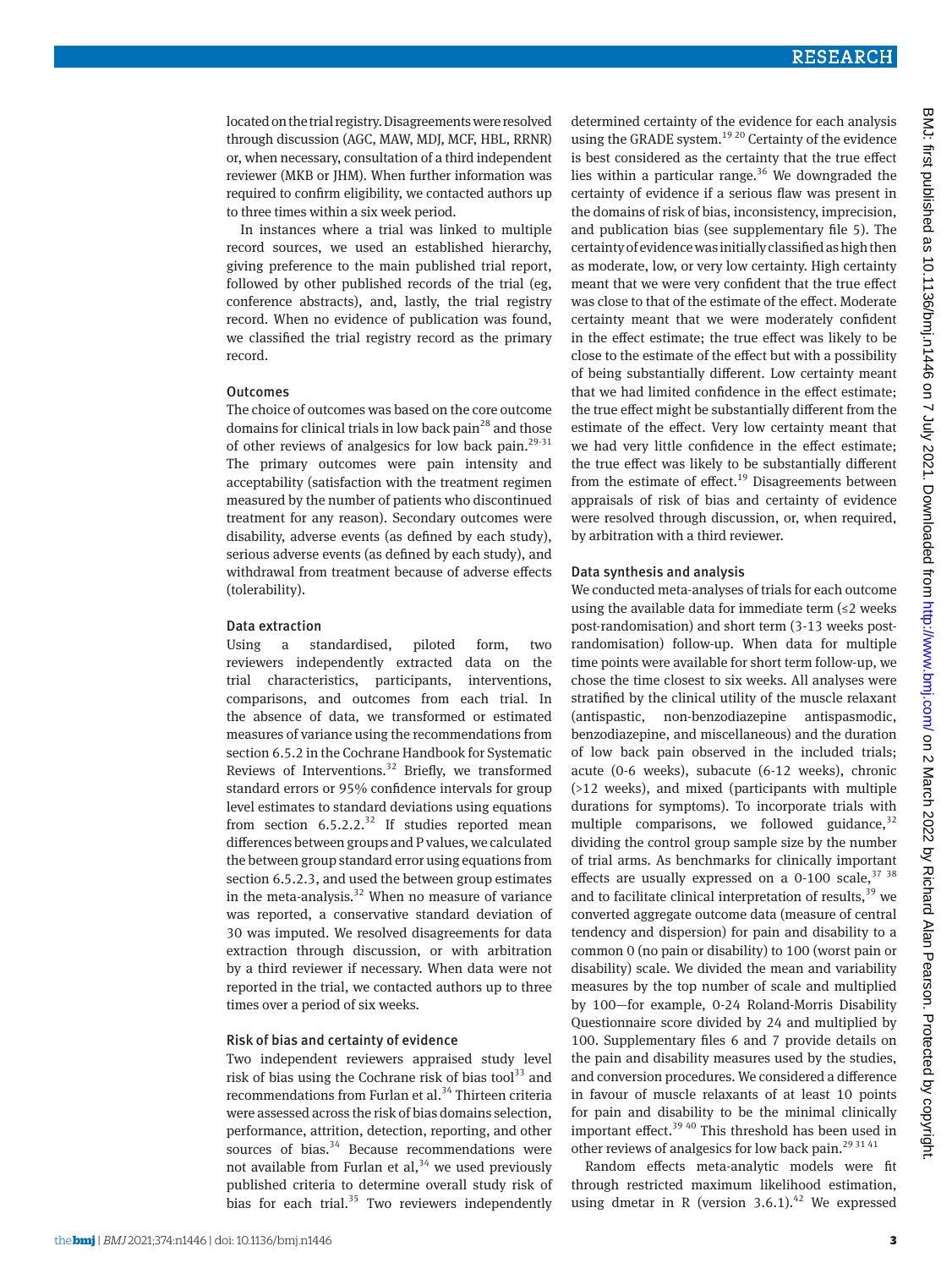effects for continuous outcomes with the mean between group difference and accompanying 95% confidence intervals, and effects for binary outcomes using the relative risk and accompanying 95% confidence intervals. The Q statistic and the between study variance  $(\tau^2)$  were estimated from each analysis and these values were used to calculate 95% prediction intervals for the pooled effect and  $I^2$  values. We used these measures to form judgments about heterogeneity in conjunction with visual inspection of the distribution of effect sizes in the forest plots. We formed judgments about publication bias for each meta-analysis by visually inspecting funnel plots and considering the proportion of trials included from trial registry records for that outcome.

#### Planned investigation of heterogeneity

We conducted a planned subgroup analysis to explore whether heterogeneity varied by prescribed dose. The dose comprised three levels: standard dose, more than standard dose, or less than standard dose, according to the Prescribers Digital Reference,<sup>43</sup> Monthly Index of Medical Specialties,<sup>44</sup> or Australian Medicines Handbook.<sup>45</sup>

#### Sensitivity analyses

We conducted sensitivity analyses to assess the influence on effect estimates of trials with unclear definitions of non-specific low back pain, trials where measures of variance were imputed, trials at high risk of bias, trials reported as trial registry records, trials without a placebo comparison, and trials investigating muscle relaxants less commonly prescribed, including carisoprodol and thiocolchicoside. This was done by repeating the main analyses without the relevant trials included.

#### Patient and public involvement

No patients or members of the public were directly involved in this study because of a lack of funding, although we did speak to patients about the study and we asked a member of the public to read our manuscript after submission. We plan to disseminate the results of this review to the relevant patient organisations.

#### **Results**

Overall, 3362 records were identified, 215 duplicates removed, and 3147 records screened during title and abstract screening. Forty nine trials were included in the review: 35 were peer reviewed journal articles,  $46-82$ two were conference abstracts,  $5774$  and 12 were trial registry records<sup>83-94</sup> (fig 1 and supplementary file 8). Thirty one trials (two trial registry records and one conference abstract), including a total of 6505 participants, contributed data to the meta-analyses.

#### Study characteristics

The included trials investigated 18 different muscle relaxants, most commonly non-benzodiazepine antispasmodics (n=29), miscellaneous (n=11), antispastics  $(n=5)$ , and benzodiazepines  $(n=4)$ . The

muscle relaxants investigated were administered orally in 35 trials, by intramuscular injection in 10 trials, and by intravenous injection in one trial. In three trials the drugs were administered in a mixed manner, by intramuscular injection and subsequent oral doses. Most trials (n=32) compared a muscle relaxant with placebo.

Thirty five trials sampled participants with acute low back pain, two trials sampled participants with subacute low back pain, and eight trials sampled participants with chronic low back pain. Two trials investigated participants with both acute and subacute low back pain (mixed duration sample) and two trials did not report the duration of low back pain.

#### Risk of bias

Of the 39 completed trials assessed for overall risk of bias, eight were assessed at low risk, three at moderate risk, and 28 at high risk. The most common reasons for being at high risk were from attrition bias (failure to report intention-to-treat effects (n=8)), performance bias (inadequate blinding of participants (n=6) or care providers  $(n=7)$ ), and detection bias (inadequate blinding of outcome assessors  $(n=6)$ ). There was also unclear risk of selection bias from inadequate reporting of allocation concealment (n=33) and random sequence generation  $(n=25)$  (see supplementary file 9).

#### Qualitative synthesis for primary outcome pain intensity (≤2 weeks)

A total of 25 included trials were unsuitable for meta-analysis of the primary outcome pain intensity. Eight trial registry records<sup>83-93</sup> provided no data and 17 peer reviewed journal articles<sup>48-50</sup> 56 60 61 63 65 66 70 71 73 74 79-82 did not provide data for relevant treatment effects. Supplementary file 10 provides full details of these trials. For the trials that did not report relevant treatment effects for metaanalysis, 11 sampled participants with acute low back pain, five with chronic low back pain, and one did not report the duration of low back pain.

Five trials concluded that non-benzodiazepine antispasmodics were superior to control for acute low back pain,<sup>48 49 56 63 74</sup> whereas two trials found no difference. $7379$  Two trials concluded that antispastics were superior to control.<sup>80 82</sup> One trial concluded that benzodiazepines were superior to control,  $66$  whereas one trial found no difference.<sup>60</sup>

Four trials<sup>50 61 65 81</sup> concluded that miscellaneous muscle relaxants (ie, botulinum toxin) were superior to control for chronic low back pain, and one trial<sup>71</sup> concluded that benzodiazepines were superior to control for pain intensity in the supine position but not while sitting.

Finally, one trial<sup>70</sup> that did not report the duration of low back pain concluded that antispastics were not superior to control.

## Efficacy and acceptability

*Acute low back pain—*Seventeen trials (24 comparisons) determined the efficacy of muscle relaxants for acute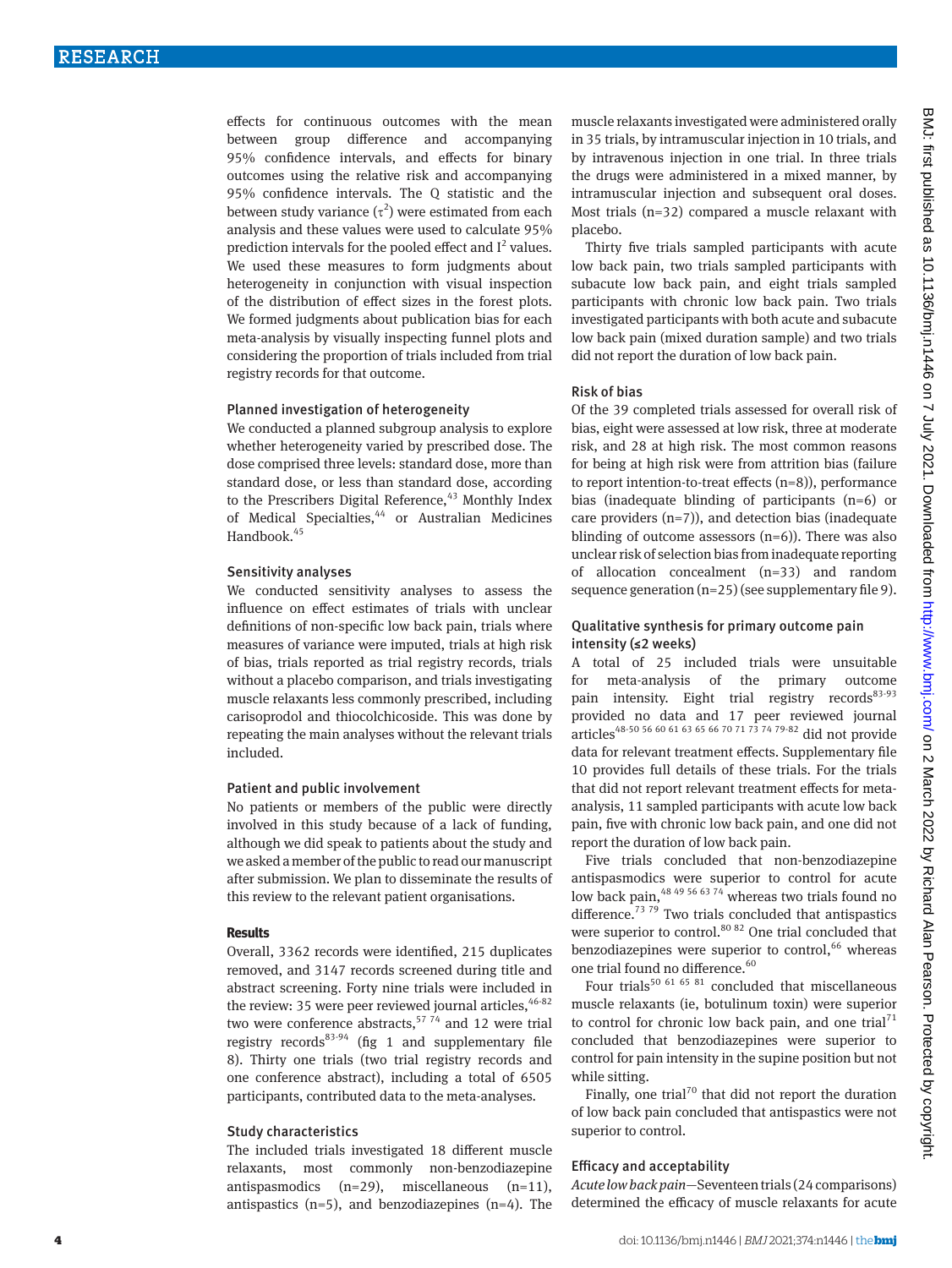

Fig 1 | Flow of record selection process

low back pain at immediate (≤2 weeks) follow-up and four trials (seven comparisons) at short term (3-13 weeks) follow-up. Thirteen trials (16 comparisons) determined the acceptability of muscle relaxants for acute low back pain. Non-benzodiazepine antispasmodics were associated with a reduction in pain intensity at two weeks or less compared with control (mean difference −7.7, 95% confidence interval −12.1 to −3.3; 16 trials, 4546 participants; very low certainty evidence) (fig 2 and table 2). Non-benzodiazepine antispasmodics were not associated with a reduction in pain intensity compared with control at 3-13 weeks (0.6, −4.5 to 5.7; 3 trials, 612 participants; moderate certainty evidence) or disability at two weeks or less (−3.3, −7.3 to 0.7; 7 trials, 2438 participants; very low certainty evidence) and 3-13 weeks (4.3, −1.4 to 10.1; 2 trials, 422 participants; moderate certainty evidence) (table 2, table 3, and supplementary files 11-13). No difference was found in the acceptability of non-benzodiazepine antispasmodics compared with control (relative risk 0.8, 95% confidence interval 0.6 to 1.1; 13 trials, 2834 participants; very low certainty evidence) (table 4 and supplementary file 14). Evidence ranging from moderate to low certainty showed no benefit of antispastic and benzodiazepine drugs compared with control for pain and disability at immediate ( $\leq$ 2 weeks) and short term (3-13 weeks) follow-up, except for reduction in disability associated with benzodiazepines at 3-13 weeks (mean difference −6.9, 95% confidence interval −12.1 to −1.7; 1 trial, 103 participants; moderate certainty evidence) (table 2, table 3, and supplementary files 11-13).

*Subacute low back pain—*One trial determined the efficacy of muscle relaxants on pain intensity at short term follow-up for subacute low back pain. Miscellaneous muscle relaxants (botulinum toxin) were not associated with a reduction in pain intensity compared with control (−19.0, −41.9 to 3.9; one trial, 28 participants; very low certainty evidence) (table 2 and supplementary file 11).

*Chronic low back pain—*Two trials (three comparisons) determined the efficacy of muscle relaxants on pain intensity at short term follow-up for chronic low back pain. Three trials (four comparisons) determined the acceptability of muscle relaxants for chronic low back pain. Evidence ranging from moderate to very low certainty showed no benefit compared with control for antispastic and miscellaneous muscle relaxants for pain, disability, and acceptability except for pain intensity at 3-13 weeks with miscellaneous muscle relaxants (eszoplicone) (−19.9, −31.5 to −8.3; 1 trial, 52 participants; moderate certainty evidence) (table 2,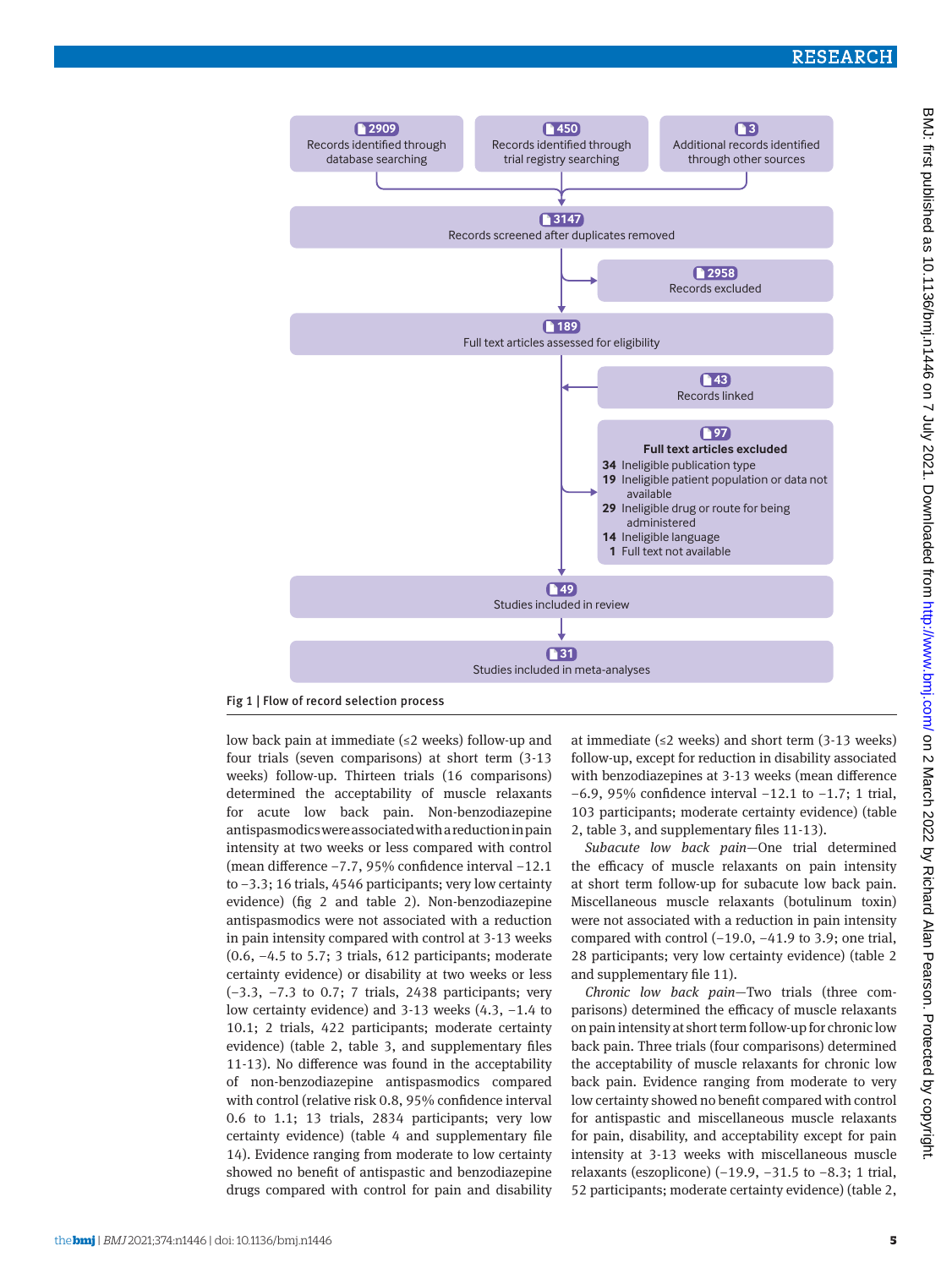|                                                                               | Control<br><b>Muscle relaxants</b> |              |      |     |              |      |                                                    |       |                                               |
|-------------------------------------------------------------------------------|------------------------------------|--------------|------|-----|--------------|------|----------------------------------------------------|-------|-----------------------------------------------|
| Reference, drug                                                               | No.                                | Mean SD      |      | No. | Mean SD      |      | Mean difference<br>(95% <sub>C</sub> )             | (%)   | Weight Mean difference<br>(95% <sub>C</sub> ) |
| Acute low back pain                                                           |                                    |              |      |     |              |      |                                                    |       |                                               |
| Non-benzodiazepine antispasmodics                                             |                                    |              |      |     |              |      |                                                    |       |                                               |
| Hindle 1972, <sup>59</sup> carisoprodol                                       | 14                                 | 15.5         | 30.0 | 14  | 64.0         | 30.0 |                                                    | 2.4   | -48.5 (-70.7 to -26.3)                        |
| Lepisto 1979, <sup>64</sup> tizanidine                                        | 15                                 | $-51.0$      | 30.0 | 15  | $-52.7$      | 30.0 |                                                    | 2.5   | 1.7 (-19.8 to 23.2)                           |
| Baratta 1982, <sup>69</sup> cyclobenzaprine                                   | 58                                 | $-55.0$      | 48.5 | 59  | $-40.0$      | 48.9 |                                                    | 3.2   | $-15.0$ ( $-32.6$ to 2.6)                     |
| Berry 1988,77 tizanidine                                                      | 46                                 | $-29.0$      | 43.3 | 52  | $-33.0$ 32.9 |      |                                                    | 3.6   | 4.0 (-11.4 to 19.4)                           |
| Berry 1988,78 tizanidine                                                      | 51                                 | 19.0         | 23.2 | 45  | 19.0         | 22.9 |                                                    | 5.1   | $0.0$ (-9.2 to 9.2)                           |
| Tüzün 2003,75 thiocolchicoside                                                | 73                                 | 25.1         | 20.9 | 68  | 47.4         | 19.8 |                                                    | 5.7   | $-22.3$ ( $-29.0$ to $-15.6$ )                |
| Ketenci 2005, <sup>62</sup> thiocolchicoside                                  | 38                                 | 6.3          | 11.7 | 14  | 43.7         | 27.9 |                                                    | 3.7   | -37.4 (-52.5 to -22.3)                        |
| Ketenci 2005, <sup>62</sup> tizanidine                                        | 32                                 | 18.6         | 16.6 | 13  | 43.7         | 27.9 |                                                    | 3.4   | $-25.1$ ( $-41.3$ to $-8.9$ )                 |
| Ralph 2008, <sup>68</sup> carisoprodol                                        | 269                                | $-47.0$      | 77.9 | 278 | $-30.0$      | 66.7 |                                                    | 4.3   | $-17.0$ ( $-29.2$ to $-4.8$ )                 |
| Pareek 2009, <sup>67</sup> tizanidine                                         | 94                                 | $-58.8$      | 21.4 | 91  | $-43.5$      | 20.6 |                                                    | 5.8   | $-15.3$ ( $-21.4$ to $-9.2$ )                 |
| Serfer 2010,72 carisoprodol                                                   | 260                                | $-44.5$      | 48.4 | 128 | $-34.2$      | 44.0 |                                                    | 5.0   | $-10.3$ ( $-19.9$ to $-0.7$ )                 |
| Serfer 2010,72 carisoprodol                                                   | 251                                | $-44.5$      | 47.5 | 128 | $-34.2$ 44.0 |      |                                                    | 5.0   | $-10.3$ ( $-19.9$ to $-0.7$ )                 |
| NCT00671502 2011, <sup>90</sup> carisoprodol 280                              |                                    | $-27.5$      | 30.0 | 140 | $-28.6$      | 30.0 |                                                    | 5.8   | 1.1 (-5.0 to 7.2)                             |
| NCT00671502 2011, <sup>90</sup> carisoprodol                                  | 281                                | $-28.0$      | 30.0 | 139 | $-28.6$      | 30.0 |                                                    | 5.8   | $0.6$ ( $-5.5$ to 6.7)                        |
| NCT00671879 2012, <sup>89</sup> carisoprodol                                  | 271                                | $-15.5$      | 22.1 | 132 | $-15.2$ 21.4 |      |                                                    | 6.1   | $-0.3$ ( $-4.8$ to $4.2$ )                    |
| NCT00671879 2012, <sup>89</sup> carisoprodol 270                              |                                    | $-16.4$ 21.4 |      | 132 | $-15.2$ 21.4 |      |                                                    | 6.1   | $-1.2$ ( $-5.7$ to 3.3)                       |
| Friedman 2015, <sup>51</sup> cyclobenzaprine                                  | 103                                | 36.0         | 35.8 | 104 | 39.0         | 30.9 |                                                    | 5.1   | $-3.0$ ( $-12.1$ to 6.1)                      |
| Aparna 2016, <sup>58</sup> thiocolchicoside                                   | 79                                 | 6.7          | 30.0 | 74  | 11.5         | 30.0 |                                                    | 5.0   | $-4.8$ ( $-14.3$ to $4.7$ )                   |
| Friedman 2018, <sup>53</sup> orphenadrine                                     | 78                                 | 38.0         | 33.0 | 38  | 39.0         | 32.0 |                                                    | 4.2   | -1.0 (-13.5 to 11.5)                          |
| Friedman 2018, <sup>53</sup> methocarbamol                                    | 80                                 | 43.0         | 32.7 | 38  | 39.0         | 32.0 |                                                    | 4.3   | 4.0 (-8.4 to 16.4)                            |
| Friedman 2019, <sup>54</sup> metaxalone                                       | 76                                 | 42.0         | 33.3 | 24  | 38.3         | 29.3 |                                                    | 3.9   | 3.7 (-10.2 to 17.6)                           |
| Friedman 2019, <sup>54</sup> tizanidine                                       | 76                                 | 38.7 31.7    |      | 25  | 38.3         | 29.3 |                                                    | 4.0   | 0.4 (-13.1 to 13.9)                           |
| Overall effect                                                                |                                    |              |      |     |              |      |                                                    | 100.0 | $-7.7$ ( $-12.1$ to $-3.3$ )                  |
| Prediction interval                                                           |                                    |              |      |     |              |      |                                                    |       | (-26.5 to 11.1)                               |
| Test for heterogeneity: $\tau^2 = 76.19$ ; P<0.01; $\tau^2 = 80\%$ (70%; 86%) |                                    |              |      |     |              |      |                                                    |       |                                               |
| Antispastic                                                                   |                                    |              |      |     |              |      |                                                    |       |                                               |
| Friedman 2019, <sup>54</sup> baclofen                                         | 79                                 | 36.7         | 32.0 | 24  | 38.3         | 29.3 |                                                    | 100.0 | $-1.6$ ( $-15.3$ to 12.1)                     |
| Benzodiazepine                                                                |                                    |              |      |     |              |      |                                                    |       |                                               |
| Friedman 2017, <sup>52</sup> diazepam                                         | 57                                 | 31.7         | 31.7 | 55  | 29.7         | 32.0 |                                                    | 100.0 | 2.0 (-9.8 to 13.8)                            |
| Mixed low back pain                                                           |                                    |              |      |     |              |      |                                                    |       |                                               |
| Non-benzodiazepine antispasmodic                                              |                                    |              |      |     |              |      |                                                    |       |                                               |
| Aksoy 2002, <sup>47</sup> thiocolchicoside                                    | 174                                | 33.0         | 36.2 | 155 | 40.0         | 37.4 |                                                    | 10.0  | -7.0 (-15.0 to 1.0)                           |
| Akhter 2017, <sup>46</sup> thiocolchicoside                                   | 144                                | 9.4          | 11.5 | 144 | 13.5         | 11.5 |                                                    | 90.0  | $-4.1$ ( $-6.8$ to $-1.4$ )                   |
| Overall effect                                                                |                                    |              |      |     |              |      |                                                    | 100.0 | $-4.4$ ( $-6.9$ to $-1.9$ )                   |
| Test for heterogeneity: $\tau^2 = 0$ ; P=0.50; $\frac{12}{20\%}$              |                                    |              |      |     |              |      | 20<br>$-80$<br>$-60$<br>$-40$<br>$-20$<br>$\Omega$ | 40    |                                               |

Fig 2 | Effect of muscle relaxants compared with control on pain intensity (0-100 scale) at immediate term (≤2 weeks) post-randomisation for adults with low back pain. Negative values for mean differences indicate that effects favour muscle relaxants compared with control, whereas negative values for trial observations indicate change from baseline

> table 3, table 4, and supplementary files 11, 13, and 14).

> *Mixed low back pain—*Two trials (two comparisons) determined the efficacy of muscle relaxants at immediate term follow-up and one trial at short term follow-up for mixed low back pain. Nonbenzodiazepine antispasmodics were associated with a reduction in pain intensity at two weeks or less compared with control  $(-4.4, -6.9$  to  $-1.9; 2$  trials, 617 participants; low certainty) but not at 3-13 weeks (−5.8, −13.8 to 2.2; 1 trial, 329 participants; very low certainty evidence) (fig 2, table 2, and supplementary file 11). Non-benzodiazepine antispasmodics were

associated with a reduction in disability at two weeks or less compared with control (−19.2, −27.7 to −10.7; 1 trial, 329 participants; low certainty evidence) (table 3 and supplementary file 12).

## Safety

*Acute low back pain—*Twenty two trials (28 comparisons) determined the safety of muscle relaxants for acute low back pain. The type and reporting of adverse and serious adverse events varied across trials. Compared with control, non-benzodiazepine antispasmodics were associated with an increase in the risk of an adverse event (relative risk 1.6, 95% confidence interval 1.2 to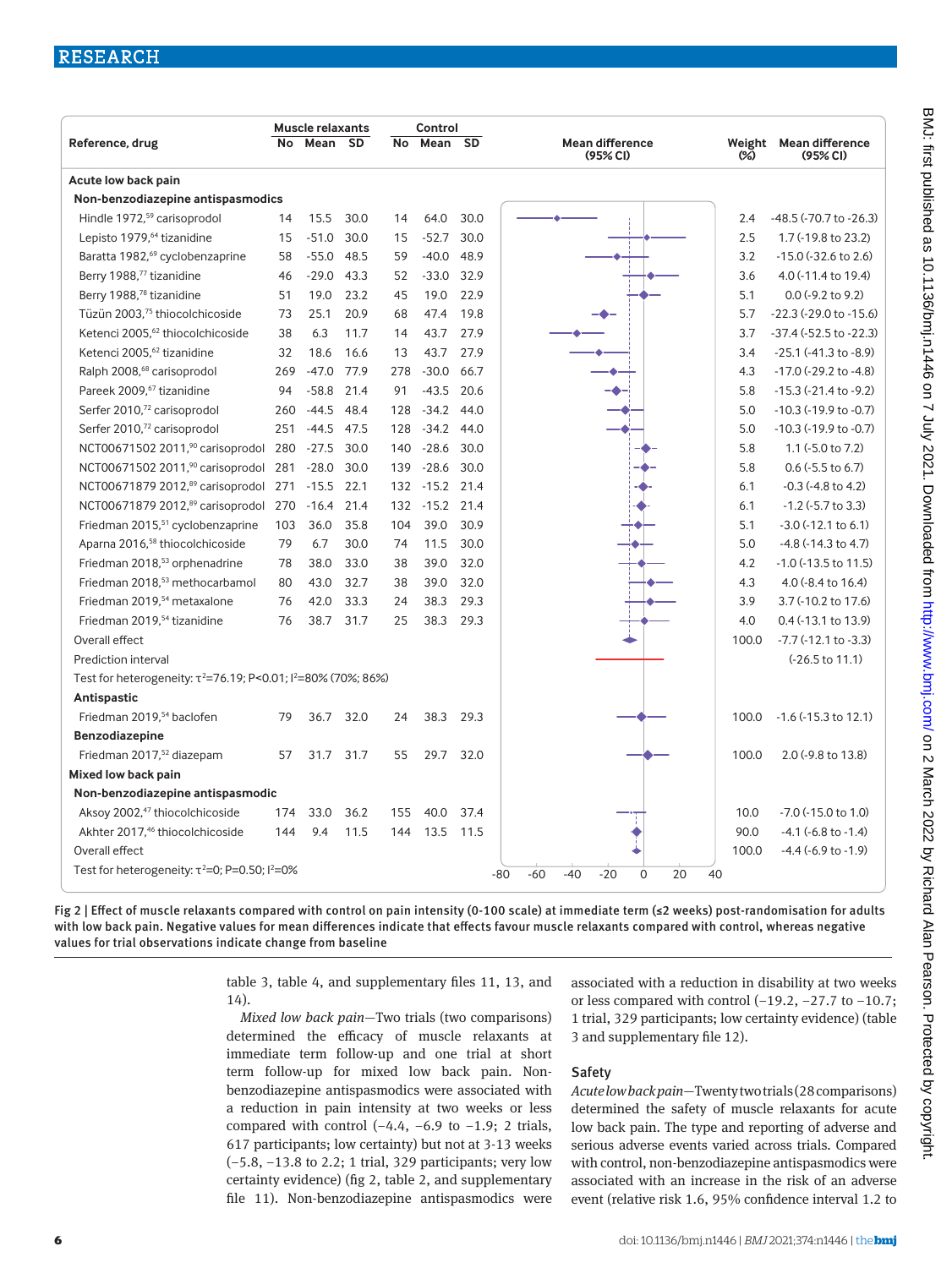| Table 2   Summary of findings and certainty of evidence for low back pain in association with muscle relaxants |                                      |                                    |                       |                         |                           |                         |                                     |  |  |  |
|----------------------------------------------------------------------------------------------------------------|--------------------------------------|------------------------------------|-----------------------|-------------------------|---------------------------|-------------------------|-------------------------------------|--|--|--|
|                                                                                                                | <b>Summary of findings</b>           |                                    | Certainty of evidence |                         |                           |                         |                                     |  |  |  |
|                                                                                                                | No of participants<br>(No of trials) | Mean difference<br>(95% CI), 0-100 | <b>Risk of bias</b>   | Inconsistency           | Imprecision               | <b>Publication bias</b> | Overall<br>certainty of<br>evidence |  |  |  |
| Acute low back pain                                                                                            |                                      |                                    |                       |                         |                           |                         |                                     |  |  |  |
| Non-benzodiazepine antispasmodics:                                                                             |                                      |                                    |                       |                         |                           |                         |                                     |  |  |  |
| ≤2 weeks                                                                                                       | 4546 (16)                            | $-7.7$ ( $-12.1$ to $-3.3$ )       | Downgraded*           | Downgraded <sup>+</sup> | Downgraded‡               | Not downgraded          | Very low                            |  |  |  |
| 3-13 weeks                                                                                                     | 612(3)                               | $0.6$ (-4.5 to 5.7)                | Not downgraded        | Not downgraded          | Downgraded‡               | Not downgraded          | Moderate                            |  |  |  |
| Antispastics:                                                                                                  |                                      |                                    |                       |                         |                           |                         |                                     |  |  |  |
| ≤2 weeks                                                                                                       | 103(1)                               | $-1.6$ ( $-15.3$ to 12.1)          | Not downgraded        | Not downgraded¶         | Downgraded <sup>§</sup> e | Not downgraded¶         | Low                                 |  |  |  |
| 3-13 weeks                                                                                                     | 99(1)                                | 4.0 $(-7.7$ to 15.7)               | Not downgraded        | Not downgraded¶         | Downgraded‡               | Not downgraded¶         | Moderate                            |  |  |  |
| Benzodiazepines:                                                                                               |                                      |                                    |                       |                         |                           |                         |                                     |  |  |  |
| $\leq$ 2 weeks                                                                                                 | 112(1)                               | $2.0$ (-9.8 to 13.8)               | Not downgraded        | Not downgraded¶         | Downgraded‡               | Not downgraded¶         | Moderate                            |  |  |  |
| 3-13 weeks                                                                                                     | 103(1)                               | $-1.0$ ( $-10.4$ to 8.4)           | Not downgraded        | Not downgraded¶         | Downgraded§               | Not downgraded¶         | Low                                 |  |  |  |
| Subacute low back pain                                                                                         |                                      |                                    |                       |                         |                           |                         |                                     |  |  |  |
| Miscellaneous:                                                                                                 |                                      |                                    |                       |                         |                           |                         |                                     |  |  |  |
| 3-13 weeks                                                                                                     | 28(1)                                | $-19.0$ ( $-41.9$ to 3.9)          | Downgraded*           | Not downgraded¶         | Downgraded§               | Not downgraded¶         | Very low                            |  |  |  |
| Chronic low back pain                                                                                          |                                      |                                    |                       |                         |                           |                         |                                     |  |  |  |
| Antispastics:                                                                                                  |                                      |                                    |                       |                         |                           |                         |                                     |  |  |  |
| 3-13 weeks                                                                                                     | 80(1)                                | $-5.4$ ( $-13.7$ to 2.9)           | Downgraded*           | Not downgraded          | Downgraded§               | Not downgraded¶         | Very low                            |  |  |  |
| Miscellaneous:                                                                                                 |                                      |                                    |                       |                         |                           |                         |                                     |  |  |  |
| 3-13 weeks                                                                                                     | 52(1)                                | $-19.9$ ( $-31.5$ to $-8.3$ )      | Not downgraded        | Not downgraded¶         | Downgraded‡               | Not downgraded¶         | Moderate                            |  |  |  |
| Mixed low back pain                                                                                            |                                      |                                    |                       |                         |                           |                         |                                     |  |  |  |
| Non-benzodiazepine antispasmodics:                                                                             |                                      |                                    |                       |                         |                           |                         |                                     |  |  |  |
| ≤2 weeks                                                                                                       | 617(2)                               | $-4.4$ (-6.9 to $-1.9$ )           | Downgraded*           | Not downgraded          | Not downgraded            | Not downgraded          | $1$ OW                              |  |  |  |
| 3-13 weeks                                                                                                     | 329(1)                               | $-5.8$ ( $-13.8$ to 2.2)           | Downgraded*           | Not downgraded¶         | Downgraded§               | Not downgraded¶         | Very low                            |  |  |  |

Data are mean differences for pain intensity on a 0 to 100 scale. Negative values for mean differences indicate that effects favour muscle relaxant medicines compared to control. \*Downgraded two levels: >50% of participants were from studies at high risk of bias.

tDowngraded one level: heterogeneity ( $1^2$ ) was >50%.

‡Downgraded one level: limits of the 95% confidence interval crossed the minimally clinically important difference or the null.

§Downgraded two levels: limits of the 95% confidence interval crossed the minimally clinically important difference and the null.

¶Not downgraded: could not be determined with one study.

2.0; 16 trials, 3404 participants; low certainty evidence) but not a serious adverse event (2.3, 0.3 to 20.8; 2 trials, 830 participants; very low certainty evidence) (table 5 and supplementary files 15 and 16). Antispastic drugs were also associated with an increase in the risk of an adverse event (2.0, 1.1 to 3.8; 2 trials, 290 participants; moderate certainty evidence) whereas benzodiazepines were not (1.8, 0.9 to 3.6; 2 trials, 159 participants; low certainty evidence) (table 5 and supplementary file 15). Participants receiving antispastics were more likely to discontinue treatment owing to an adverse event (34.6, 2.1 to 568.0; 1 trial, 195 participants; very low certainty evidence) whereas participants receiving non-benzodiazepine antispasmodics were not (1.5, 0.6 to 3.5; 5 trials, 1641 participants; very low certainty evidence) (table 5 and supplementary file 17).

| ty nom ton sach pain in accountion mini macero retarante |                                      |                                                                                                                                                                                                                                                                                                                                                                                                                        |                       |                         |                                            |                             |                          |  |  |  |
|----------------------------------------------------------|--------------------------------------|------------------------------------------------------------------------------------------------------------------------------------------------------------------------------------------------------------------------------------------------------------------------------------------------------------------------------------------------------------------------------------------------------------------------|-----------------------|-------------------------|--------------------------------------------|-----------------------------|--------------------------|--|--|--|
|                                                          | <b>Summary of findings</b>           |                                                                                                                                                                                                                                                                                                                                                                                                                        | Certainty of evidence | Overall                 |                                            |                             |                          |  |  |  |
|                                                          | No of participants<br>(No of trials) | <b>Mean difference</b><br>(95% CI), 0-100                                                                                                                                                                                                                                                                                                                                                                              | <b>Risk of bias</b>   | Inconsistency           | Imprecision                                | <b>Publication bias</b>     | certainty of<br>evidence |  |  |  |
| Acute low back pain                                      |                                      |                                                                                                                                                                                                                                                                                                                                                                                                                        |                       |                         |                                            |                             |                          |  |  |  |
| Non-benzodiazepine antispasmodics:                       |                                      |                                                                                                                                                                                                                                                                                                                                                                                                                        |                       |                         |                                            |                             |                          |  |  |  |
| $\leq$ weeks                                             | 2438(7)                              | $-3.3$ ( $-7.3$ to 0.7)                                                                                                                                                                                                                                                                                                                                                                                                | Downgraded*           | Downgraded <sup>+</sup> | Downgraded#                                | Not downgraded              | Very low                 |  |  |  |
| 3-13 weeks                                               | 422(2)                               | 4.3 $(-1.4 \text{ to } 10.1)$                                                                                                                                                                                                                                                                                                                                                                                          | Not downgraded        | Not downgraded          | Downgraded#                                | Not downgraded              | Moderate                 |  |  |  |
| Antispastics:                                            |                                      |                                                                                                                                                                                                                                                                                                                                                                                                                        |                       |                         |                                            |                             |                          |  |  |  |
| $\leq$ 2 weeks                                           | 103(1)                               | $2(-15.6 \text{ to } 19.6)$                                                                                                                                                                                                                                                                                                                                                                                            | Not downgraded        | Not downgraded§         | Downgraded¶                                | Not downgraded§             | Low                      |  |  |  |
| Benzodiazepines:                                         |                                      |                                                                                                                                                                                                                                                                                                                                                                                                                        |                       |                         |                                            |                             |                          |  |  |  |
| $\leq$ weeks                                             | 112(1)                               | $0$ (-13.2 to 13.2)                                                                                                                                                                                                                                                                                                                                                                                                    | Not downgraded        | Not downgraded§         | Downgraded                                 | Not downgraded§             | Low                      |  |  |  |
| 3-13 weeks                                               | 103(1)                               | $-6.9$ ( $-12.1$ to $-1.7$ )                                                                                                                                                                                                                                                                                                                                                                                           | Not downgraded        | Not downgraded§         | Downgraded#                                | Not downgraded§             | Moderate                 |  |  |  |
| Chronic low back pain                                    |                                      |                                                                                                                                                                                                                                                                                                                                                                                                                        |                       |                         |                                            |                             |                          |  |  |  |
| Antispastics:                                            |                                      |                                                                                                                                                                                                                                                                                                                                                                                                                        |                       |                         |                                            |                             |                          |  |  |  |
| 3-13 weeks                                               | 80(1)                                | $-3.2$ ( $-8.3$ to 1.8)                                                                                                                                                                                                                                                                                                                                                                                                | Downgraded*           | Not downgraded          | Downgraded#                                | Not downgraded§             | Very low                 |  |  |  |
| Miscellaneous:                                           |                                      |                                                                                                                                                                                                                                                                                                                                                                                                                        |                       |                         |                                            |                             |                          |  |  |  |
| 3-13 weeks                                               | 52(1)                                | $-5.6$ ( $-20.6$ to 9.4)                                                                                                                                                                                                                                                                                                                                                                                               | Not downgraded        | Not downgraded§         | Downgraded                                 | Not downgraded§             | Low                      |  |  |  |
| Mixed low back pain                                      |                                      |                                                                                                                                                                                                                                                                                                                                                                                                                        |                       |                         |                                            |                             |                          |  |  |  |
| Non-benzodiazepine antispasmodics:                       |                                      |                                                                                                                                                                                                                                                                                                                                                                                                                        |                       |                         |                                            |                             |                          |  |  |  |
|                                                          | $- - - -$                            | $\mathbf{1} \mathbf{1} \mathbf{1} \mathbf{1} \mathbf{1} \mathbf{1} \mathbf{1} \mathbf{1} \mathbf{1} \mathbf{1} \mathbf{1} \mathbf{1} \mathbf{1} \mathbf{1} \mathbf{1} \mathbf{1} \mathbf{1} \mathbf{1} \mathbf{1} \mathbf{1} \mathbf{1} \mathbf{1} \mathbf{1} \mathbf{1} \mathbf{1} \mathbf{1} \mathbf{1} \mathbf{1} \mathbf{1} \mathbf{1} \mathbf{1} \mathbf{1} \mathbf{1} \mathbf{1} \mathbf{1} \mathbf{1} \mathbf{$ |                       |                         | the state of the state of the state of the | $\sim$ $\sim$ $\sim$ $\sim$ |                          |  |  |  |

≤2 weeks 329 (1) −19.2 (−27.7 to −10.7) Downgraded\* Not downgraded§ Not downgraded Not downgraded§ Low Data are mean differences for disability on a 0 to 100 scale. Negative values for mean differences indicate that effects favour muscle relaxant medicines compared to control.

\*Downgraded two levels: >50% of participants were from studies at high risk of bias.

tDowngraded one level: heterogeneity ( $1^2$ ) was >50%.

‡Downgraded one level: limits of the 95% confidence interval crossed the minimally clinically important difference or the null.

¶Downgraded two levels: limits of the 95% confidence interval crossed the minimally clinically important difference and the null.

§Not downgraded: could not be determined with one study.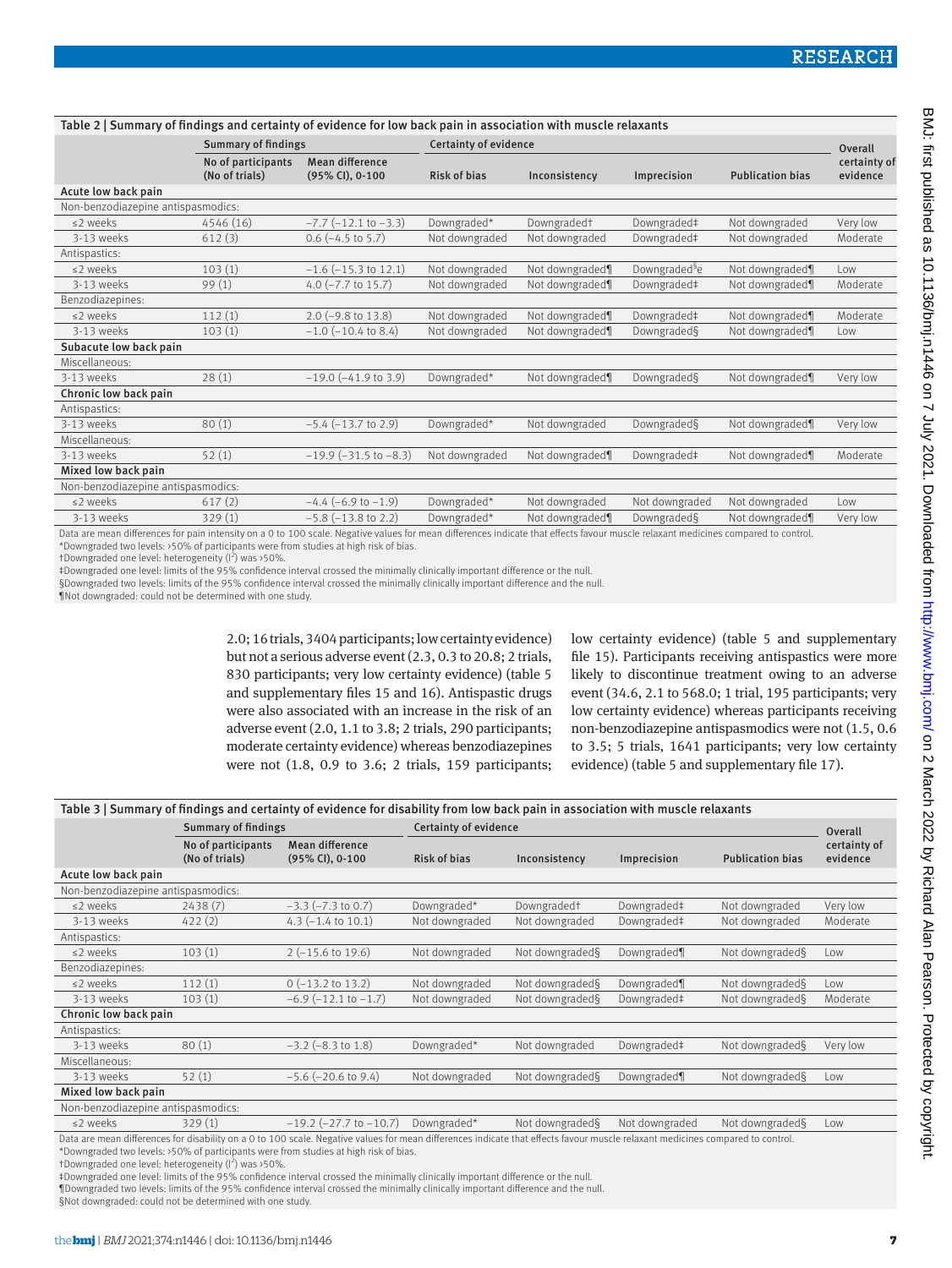| Table 4   Summary of findings and certainty of evidence for acceptability of muscle relaxants for low back pain |                                      |                             |                         |                |                    |                         |                                  |  |  |  |
|-----------------------------------------------------------------------------------------------------------------|--------------------------------------|-----------------------------|-------------------------|----------------|--------------------|-------------------------|----------------------------------|--|--|--|
|                                                                                                                 | <b>Summary of findings</b>           |                             | Certainty of evidence   |                |                    |                         |                                  |  |  |  |
|                                                                                                                 | No of participants<br>(No of trials) | Relative risk*<br>(95% CI)  | Risk of bias            | Inconsistency  | <b>Imprecision</b> | <b>Publication bias</b> | Overall certainty<br>of evidence |  |  |  |
| Acute low back pain                                                                                             |                                      |                             |                         |                |                    |                         |                                  |  |  |  |
| Non-benzodiazepine antispasmodics                                                                               | 2834(13)                             | $0.8(0.6 \text{ to } 1.1)$  | Downgraded <sup>+</sup> | Not downgraded | Downgraded‡        | Not downgraded          | Very low                         |  |  |  |
| Chronic low back pain                                                                                           |                                      |                             |                         |                |                    |                         |                                  |  |  |  |
| Antispastics                                                                                                    | 84(1)                                | $1.6(0.2 \text{ to } 12.9)$ | Downgraded†             | Not downgraded | Downgraded‡        | Not downgraded§         | Very low                         |  |  |  |
| Miscellaneous                                                                                                   | 101(2)                               | $0.6$ (0.2 to 1.7)          | Not downgraded          | Not downgraded | Downgraded‡        | Not downgraded          | Moderate                         |  |  |  |

\*Data are relative risk for acceptability. A relative risk <1 indicates that effects favour muscle relaxants compared with control.

†Downgraded two levels: >50% of participants were from studies at high risk of bias.

‡Downgraded one level: limits of the 95% confidence interval crossed the null.

§Not downgraded: could not be determined with one study.

*Chronic low back pain—*Two trials (two comparisons) determined the safety of muscle relaxants for chronic low back pain. Compared with control, no difference was found in the risk of experiencing an adverse event with miscellaneous muscle relaxants (1.5, 0.4 to 5.7; 2 trials, 95 participants; moderate certainty evidence) (table 5 and supplementary file 15).

*Mixed low back pain—*One trial determined the safety of muscle relaxants for mixed low back pain. Compared with control, no difference was found in the risk of experiencing an adverse event with nonbenzodiazepine antispasmodics (1.6, 0.6 to 4.3; 1 trial, 329 participants; very low certainty evidence) (table 5 and supplementary file 15).

#### Subgroup and sensitivity analyses

Supplementary files 18-20 present detailed results for the subgroup, funnel plot, and sensitivity analyses, respectively. Owing to a lack of data, sensitivity analyses were only conducted for non-benzodiazepine antispasmodics for acute low back pain. The sensitivity analyses did not explain heterogeneity in the disability (≤2 weeks), acceptability, adverse events, and tolerability outcomes. When trials from clinical trial registries (mean difference −10.2, 95% confidence interval −15.6 to −4.7) or trials without a placebo comparator  $(-11, -17)$  to  $-5.1$ ) were excluded, the estimated effect for pain intensity (≤2 weeks) changed to within the minimum clinically important difference. When excluding trials at high risk of bias, however, the effect decreased to zero (0.2, −4.9 to 5.4).

#### **Discussion**

We found very low certainty evidence that nonbenzodiazepine antispasmodic drugs might reduce pain intensity at two weeks or less for patients with acute low back pain. This effect is small—less than 8 points on a 0–100 point scale—and does not meet common thresholds to be clinically meaningful. Nonbenzodiazepine antispasmodics might have little to no effect on pain intensity at 3-13 weeks or on disability at all follow-up time points; however, the certainty of

| Table 5   Summary of findings and certainty of evidence for safety of muscle relaxants for low back pain |                                      |                            |                         |                 |                |                         |                                  |  |  |  |
|----------------------------------------------------------------------------------------------------------|--------------------------------------|----------------------------|-------------------------|-----------------|----------------|-------------------------|----------------------------------|--|--|--|
|                                                                                                          | <b>Summary of findings</b>           |                            | Certainty of evidence   |                 |                |                         |                                  |  |  |  |
|                                                                                                          | No of participants<br>(No of trials) | Relative risk*<br>(95% CI) | <b>Risk of bias</b>     | Inconsistency   | Imprecision    | <b>Publication bias</b> | Overall certainty<br>of evidence |  |  |  |
| Adverse events                                                                                           |                                      |                            |                         |                 |                |                         |                                  |  |  |  |
| Acute low back pain:                                                                                     |                                      |                            |                         |                 |                |                         |                                  |  |  |  |
| Non-benzodiazepine<br>antispasmodics                                                                     | 3404 (16)                            | $1.6$ $(1.2$ to $2.0)$     | Downgraded <sup>+</sup> | Not downgraded  | Not downgraded | Not downgraded          | Low                              |  |  |  |
| Antispastics                                                                                             | 290(2)                               | $2.0$ (1.1 to 3.8)         | Downgraded‡             | Not downgraded  | Not downgraded | Not downgraded          | Moderate                         |  |  |  |
| Benzodiazepines                                                                                          | 159(2)                               | $1.8$ (0.9 to 3.6)         | Downgraded#             | Not downgraded  | Downgraded§    | Not downgraded          | Low                              |  |  |  |
| Chronic low back pain:                                                                                   |                                      |                            |                         |                 |                |                         |                                  |  |  |  |
| Miscellaneous                                                                                            | 95(2)                                | $1.5$ (0.4 to 5.7)         | Not Downgraded          | Not downgraded  | Downgraded§    | Not downgraded          | Moderate                         |  |  |  |
| Mixed low back pain:                                                                                     |                                      |                            |                         |                 |                |                         |                                  |  |  |  |
| Non-benzodiazepine<br>antispasmodics                                                                     | 329(1)                               | $1.6(0.6 \text{ to } 4.3)$ | Downgraded <sup>+</sup> | Not downgraded¶ | Downgraded§    | Not downgraded¶         | Very low                         |  |  |  |
| Serious adverse events                                                                                   |                                      |                            |                         |                 |                |                         |                                  |  |  |  |
| Acute low back pain:                                                                                     |                                      |                            |                         |                 |                |                         |                                  |  |  |  |
| Non-benzodiazepine                                                                                       | 830(2)                               | 2.3(0.3 to 20.8)           | Downgraded <sup>+</sup> | Not downgraded  | Downgraded§    | Not downgraded          | Very low                         |  |  |  |
| antispasmodics                                                                                           |                                      |                            |                         |                 |                |                         |                                  |  |  |  |
| Tolerability                                                                                             |                                      |                            |                         |                 |                |                         |                                  |  |  |  |
| Acute low back pain:                                                                                     |                                      |                            |                         |                 |                |                         |                                  |  |  |  |
| Non-benzodiazepine<br>antispasmodics                                                                     | 1641(5)                              | $1.5$ (0.6 to 3.5)         | Downgraded <sup>+</sup> | Not downgraded  | Downgraded§    | Not downgraded          | Very low                         |  |  |  |
| Antispastics                                                                                             | 195(1)                               | 34.6 (2.1 to<br>568.0      | Downgraded <sup>+</sup> | Not downgraded¶ | Downgraded§    | Not downgraded          | Very low                         |  |  |  |

\*Data are relative risk for adverse and serious adverse events. A relative risk <1 indicates that effects favour muscle relaxants compared with control.

†Downgraded two levels: >50% of participants were from studies at high risk of bias.

‡Downgraded one level: >25% but <50% of participants were from studies at high risk of bias.

§Downgraded one level: limits of the 95% confidence interval crossed the null

¶Not downgraded: could not be determined with one study.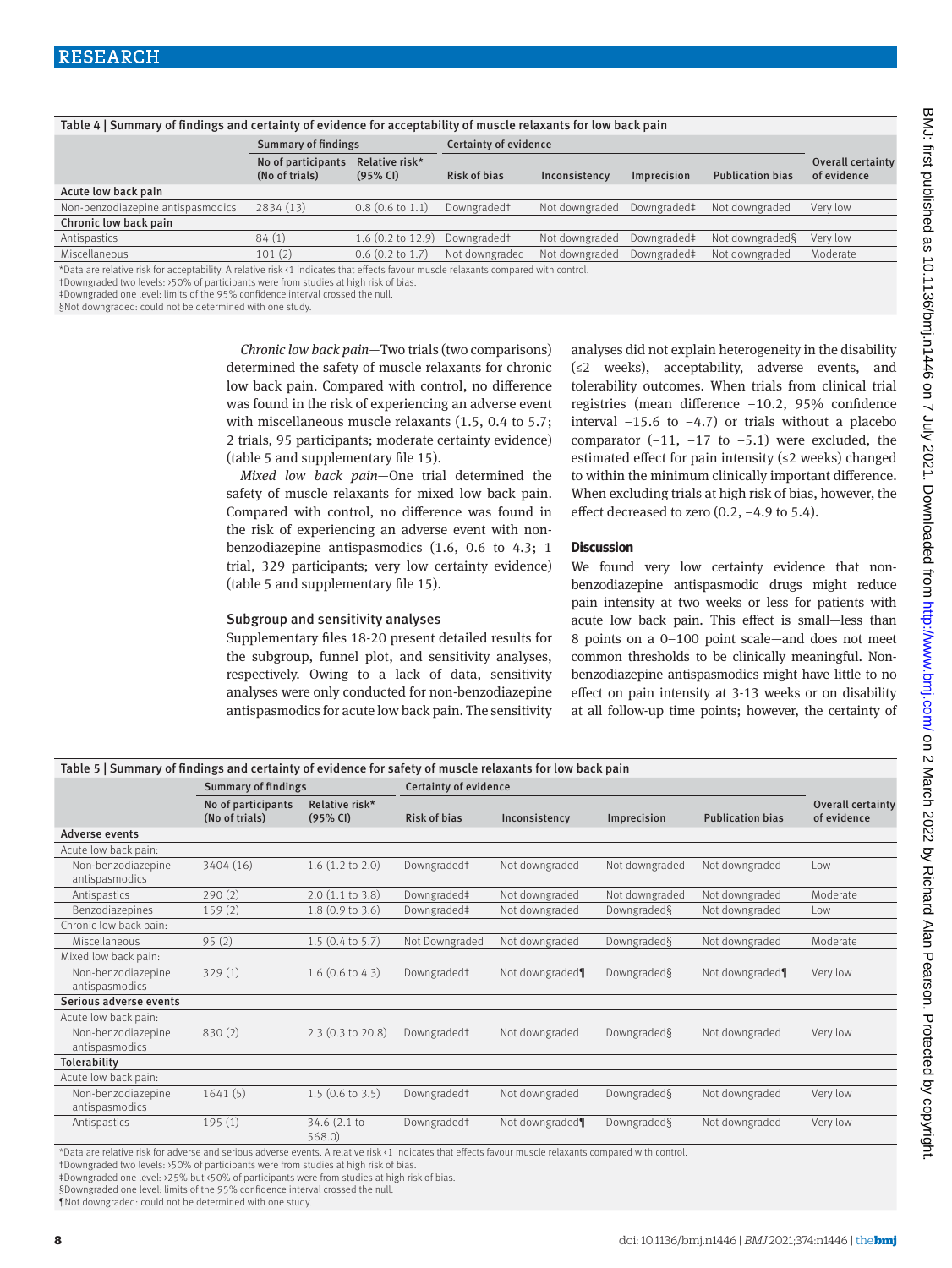evidence ranged from moderate to very low. No trials evaluated the effect of muscle relaxants on long term outcomes. Low and very low certainty evidence showed that non-benzodiazepine antispasmodics might increase the risk of adverse events and might have little to no effect on treatment discontinuation, respectively. The number of trials investigating other muscle relaxants was small. The certainty of evidence was reduced because a large number of trials were at high risk of bias.

#### Strengths and weaknesses of this review

This systematic review was prospectively registered and reported in line with  $PRISMA.<sup>21</sup>$  We included a broad scope of licensed muscle relaxants evaluated in randomised controlled trials as they provide the best evidence on the efficacy and safety of currently used muscle relaxants in clinical practice. We included findings from 49 trials of muscle relaxants for low back pain published up until 23 February 2021. To assess study level risk of bias we used the Cochrane risk of bias tool and published recommendations from the Cochrane Back and Neck Group<sup>34</sup> and we evaluated the certainty of the evidence using the GRADE system.<sup>20</sup> Finally, unlike with previous reviews, $1795$  we searched clinical trial registries for relevant trials.

Inadequate reporting and authors' failure to respond to data requests meant some relevant trials were not included in each meta-analysis. We restricted the inclusion of studies based on publication language. Although we included trials published in English, Italian, Portuguese, Spanish, German, and Dutch, we could have missed some relevant trials. We relied on the definition of adverse and serious adverse events as reported from the included trials, therefore definitions might have varied between trials. We included trials in which participants received co-administered additional analgesics. Although most included trials compared drugs with placebo, the inclusion of other analgesics could have influenced the interpretation of findings. Finally, interpretation of the outcome acceptability has limitations because participants could discontinue treatment for any reason, including recovery.

#### Evidence update

Our review updates the evidence for use of muscle relaxants in adults with low back pain. For example, we included 31 trials (6505 participants) in the quantitative analysis, compared with 15 trials (3362 participants) in the most recent systematic review.<sup>17</sup> Although the previous systematic reviews $1795$  and three clinical practice guidelines<sup>13</sup> endorse non-benzodiazepine antispasmodics as an effective treatment for acute low back pain, we found considerable uncertainty in their clinical effectiveness and safety.

For this review we pooled data for all nonbenzodiazepine antispasmodics according to the shared clinical utility in managing acute low back pain.<sup>8</sup> The choice of muscle relaxant and frequency of prescription by a GP varies between countries. $9^{10}$ For example carisoprodol, commonly prescribed in the US, $^{12}$  is no longer marketed in several Europeans

countries<sup>96</sup> or the UK<sup>97</sup> because of an increased risk of misuse and dependency. We repeated the primary analyses after exclusion of trials that investigated carisoprodol and found that effects were comparable.

#### Meaning of the study

Although the observed effect of non-benzodiazepine antispasmodics in reducing pain compared with control at two weeks or less was statistically significant, the magnitude of the effect was too small to be considered clinically important. The upper limits of the confidence interval do not, however, exclude a clinically meaningful effect on pain intensity. The modest overall effect is reported at group level, which could still mean that some, but not all, individuals gain a worthwhile benefit.<sup>98</sup>

We identified important heterogeneity in the effect of non-benzodiazepine antispasmodics on pain, with the prediction interval spanning −26.5 to 11.1. Heterogeneity might have increased because of the inclusion of trials reporting unusually large effects, such as that of Hindle et al published in  $1972^{59}$  (-48.5, −70.7 to −26.3), where the placebo comparison showed no change from baseline, which is atypical of the clinical course of recovery for patients with acute low back pain.<sup>99</sup> The subgroup and sensitivity analyses were unable to explain the heterogeneity observed in the pooled effect for pain. Restricting the analysis to a comparison of non-benzodiazepine antispasmodics with placebo showed a statistically significant effect greater than the threshold for minimally clinical important difference. As the removal of high risk of bias trials reduced the effect to zero, however, we advise caution when interpreting these findings.

#### Implications for clinical practice and policy

International clinical practice guidelines provide conflicting recommendations for the use of muscle relaxants<sup>11</sup>; of 15 clinical practice guidelines, six recommend muscle relaxants to manage low back pain, five do not recommend them, and four do not offer a recommendation.<sup>13</sup> Our review shows uncertainty of evidence for the efficacy and safety of muscle relaxants. Although non-benzodiazepine antispasmodics might reduce pain intensity at two weeks or less for acute low back pain, the effect is unlikely to be considered clinically important. In addition, non-benzodiazepine antispasmodics could increase the risk of an adverse event being reported (commonly, dizziness, drowsiness, headache, and nausea<sup>100</sup>), but might have little to no effect on treatment discontinuation, suggesting the treatment and increased risk of adverse events are acceptable. The low to very low certainty of evidence does not, however, allow any firm recommendations. We would encourage clinicians to discuss this uncertainty in the efficacy and safety of muscle relaxants with patients, sharing information about the possibility for a worthwhile benefit in pain reduction but increased risk of experiencing a non-serious adverse event, to allow them to make informed treatment decisions.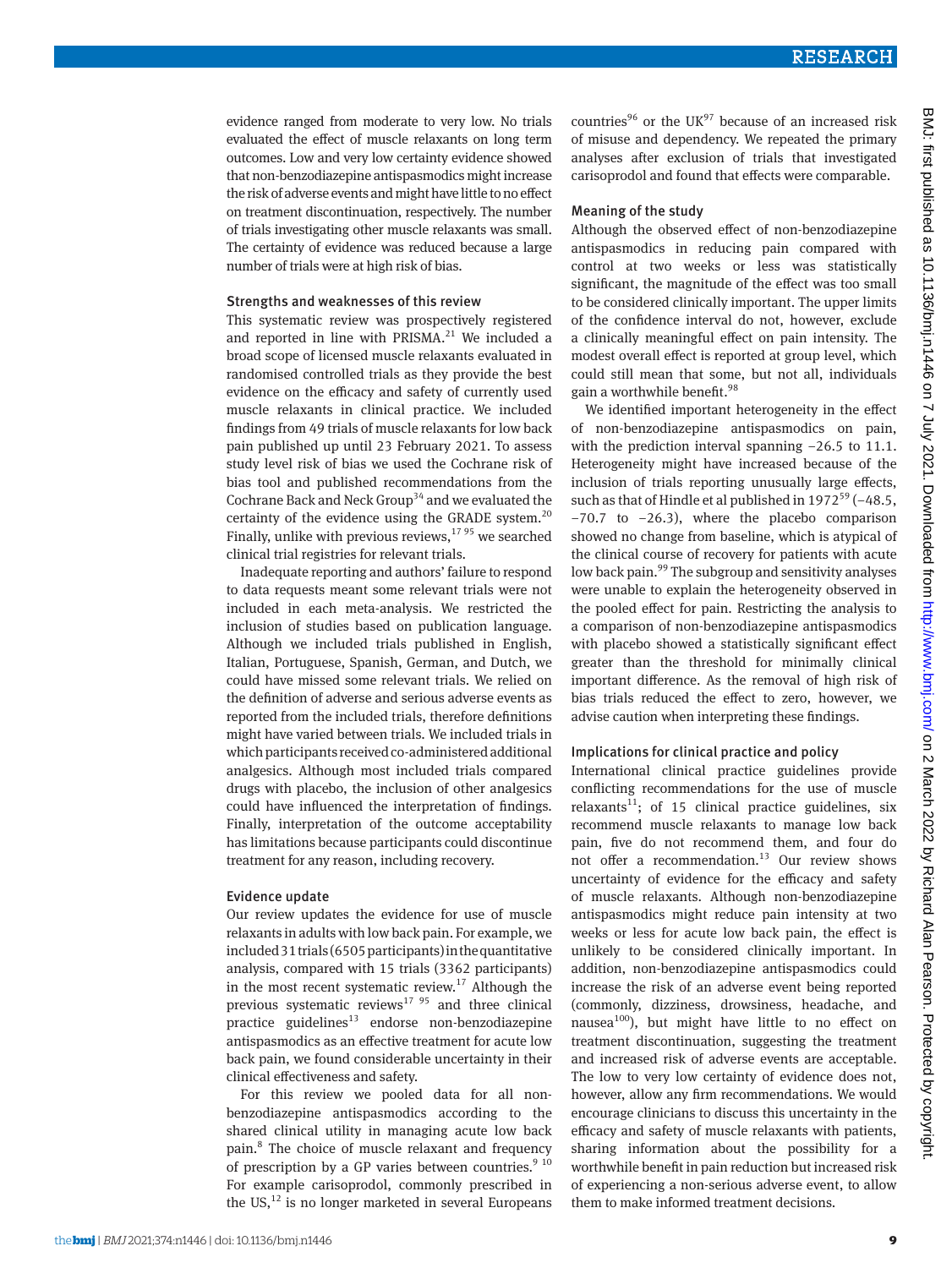#### Unanswered questions and future research

Large, definitive, placebo controlled trials are urgently needed to evaluate the efficacy and safety of muscle relaxants. New trials should follow the core outcome set for non-specific low back pain $101$  and the recommendations of the Initiative on Methods, Measurement, and Pain Assessment in Clinical Trials,<sup>102</sup> to improve the pooling of results and comparability between trials. Future trials should also endeavour to adhere to methodological safeguards to reduce bias and transparently report results following the Consolidated Standards of Reporting Trials statement.<sup>103</sup>

Although muscle relaxants are typically prescribed for short term use, the effects of long term use are not known. High quality data are required to evaluate the efficacy and safety of long term use. This is particularly important when considering that the risk of dependency and misuse associated with muscle relaxants has been observed from indirect evidence.<sup>95 100</sup>

#### Conclusions

This systematic review found very low certainty evidence that non-benzodiazepine antispasmodics for the treatment of acute low back pain might provide a small and not clinically meaningful improvement in pain intensity at two weeks or less. The risk of adverse events but not serious adverse events might be increased with use of non-benzodiazepine antispasmodics, although the evidence ranges from low to very low certainty. Large, high quality, placebo controlled trials are urgently needed to resolve uncertainties about the efficacy and safety of muscle relaxants for low back pain.

#### AUTHOR AFFILIATIONS

1 Centre for Pain IMPACT, Neuroscience Research Australia, Sydney, NSW, Australia

<sup>2</sup> Prince of Wales Clinical School, University of New South Wales, Sydney, NSW, Australia

<sup>3</sup>New College Village, University of New South Wales, Sydney, NSW, Australia

4 School of Health Sciences, Faculty of Medicine, University of New South Wales, Sydney, NSW, Australia

5 IIMPACT in Health, University of South Australia, Adelaide, SA, Australia

6 School of Psychology, Faculty of Science, University of New South Wales, Sydney, NSW, Australia

<sup>7</sup> Clinical Pharmacology and Toxicology, St Vincent's Hospital, Sydney, NSW, Australia

<sup>8</sup>St Vincent's Clinical School, Faculty of Medicine, University of New South Wales, Sydney, NSW, Australia

<sup>9</sup> School of Medicine and Public Health, University of Newcastle, Callaghan, NSW, Australia

<sup>10</sup>Population Health, Hunter New England Local Health District, Newcastle, NSW, Australia

Contributors: TF, MKB, and JHM conceived the study. TF, MKB, MAW, MCF, SMS, SMG, RD, and JHM contributed to the study design and protocol development. TF conducted the search. AGC, TF, MKB, MDJ, MAW, MCF, RRNR, and HBL selected the studies, extracted data, and did the quality appraisal. AGC and MAW analysed the data. AGC, MAW, and JHM had full access to all the data in the study and take responsibility for the integrity of the data and the accuracy of the data analysis. AGC wrote the first draft of the manuscript. All authors provided substantive feedback on the manuscript and have read and approved the final version. AGC is the guarantor. The corresponding author attests that all listed authors meet authorship criteria and that no others meeting the criteria have been omitted.

Funding: This research received no specific grant from any funding agency in the public, commercial, or not-for-profit sectors. AGC is supported by the University of New South Wales (UNSW) Prince of Wales Clinical School postgraduate research scholarship and a Neuroscience Research Australia (NeuRA) PhD candidature supplementary scholarship. MKB is supported by a NeuRA PhD candidature scholarship and supplementary scholarship and was additionally funded during this work by an Australian government research training programme scholarship and a UNSW research excellence award. MAW is supported by a university postgraduate award and School of Medical Sciences top-up scholarship from UNSW, and a postgraduate scholarship from the National Health and Medical Research Council of Australia. MCF is supported by an Australian medical research future fund grant (GNTID1170205). HBL is supported by an Australian government postgraduate award. RRNR is supported by UNSW School of Medical Sciences postgraduate research scholarship and a NeuRA PhD candidature supplementary scholarship. SMS receives salary support from the National Health and Medical Research Council of Australia (#1105040). SMG is supported by the Rebecca L Cooper Medical Research Foundation. JHM receives project funding support from the National Health and Medical Research Council and the Medical Research Future Fund of Australia.

Competing interests: All authors have completed the ICMJE uniform disclosure form at [www.icmje.org/coi\\_disclosure.pdf](http://www.icmje.org/coi_disclosure.pdf) and declare: no support from any organisation for the submitted work; no financial relationships with any organisations that might have an interest in the submitted work in the previous three years; no other relationships or activities that could appear to have influenced the submitted work.

Ethical approval: Not required.

Data sharing: The dataset used and analysed during this study and the accompanying code are available from the corresponding author on reasonable request.

The lead author (AGC) affirms that the manuscript is an honest accurate, and transparent account of the study being reported; that no important aspects of the study have been omitted; and that any discrepancies from the study as planned (and, if relevant, registered) have been explained.

Dissemination to participants and related patient and public communities: We will disseminate our findings to patient organisations and through traditional media and social media outlets.

Provenance and peer review: Not commissioned; externally peer reviewed.

This is an Open Access article distributed in accordance with the Creative Commons Attribution Non Commercial (CC BY-NC 4.0) license, which permits others to distribute, remix, adapt, build upon this work non-commercially, and license their derivative works on different terms, provided the original work is properly cited and the use is noncommercial. See:<http://creativecommons.org/licenses/by-nc/4.0/>.

- 1 James SL, Abate D, Abate KH, et al, GBD 2017 Disease and Injury Incidence and Prevalence Collaborators. Global, regional, and national incidence, prevalence, and years lived with disability for 354 diseases and injuries for 195 countries and territories, 1990-2017: a systematic analysis for the Global Burden of Disease Study 2017. *Lancet* 2018;392:1789-858. doi:10.1016/S0140- 6736(18)32279-7.
- 2 Dieleman JL, Cao J, Chapin A, et al. US Health Care Spending by Payer and Health Condition, 1996-2016. *JAMA* 2020;323:863-84. doi:10.1001/jama.2020.0734.
- 3 Deyo RA, Weinstein JN. Low back pain. *N Engl J Med* 2001;344:363- 70. doi:10.1056/NEJM200102013440508.
- 4 Bernstein IA, Malik Q, Carville S, Ward S. Low back pain and sciatica: summary of NICE guidance. *BMJ* 2017;356:i6748. doi:10.1136/bmj. i6748.
- 5 Gore M, Tai KS, Sadosky A, Leslie D, Stacey BR. Use and costs of prescription medications and alternative treatments in patients with osteoarthritis and chronic low back pain in community-based settings. *Pain Pract* 2012;12:550-60. doi:10.1111/j.1533- 2500.2012.00532.x.
- Hart OR, Uden RM, McMullan JE, Ritchie MS, Williams TD, Smith BH. A study of National Health Service management of chronic osteoarthritis and low back pain. *Prim Health Care Res Dev* 2015;16:157-66. doi:10.1017/S1463423614000140.
- Ivanova JI, Birnbaum HG, Schiller M, Kantor E, Johnstone BM, Swindle RW. Real-world practice patterns, health-care utilization, and costs in patients with low back pain: the long road to guideline-concordant care. *Spine J* 2011;11:622-32. doi:10.1016/j.spinee.2011.03.017.
- 8 Trevor A. Katzung BG, Knuidering-Hall M. Skeletal Muscle Relaxants. In: Katzung & Trevor's Pharmacology: Examination & Board Review. McGraw-Hill Education, 2018.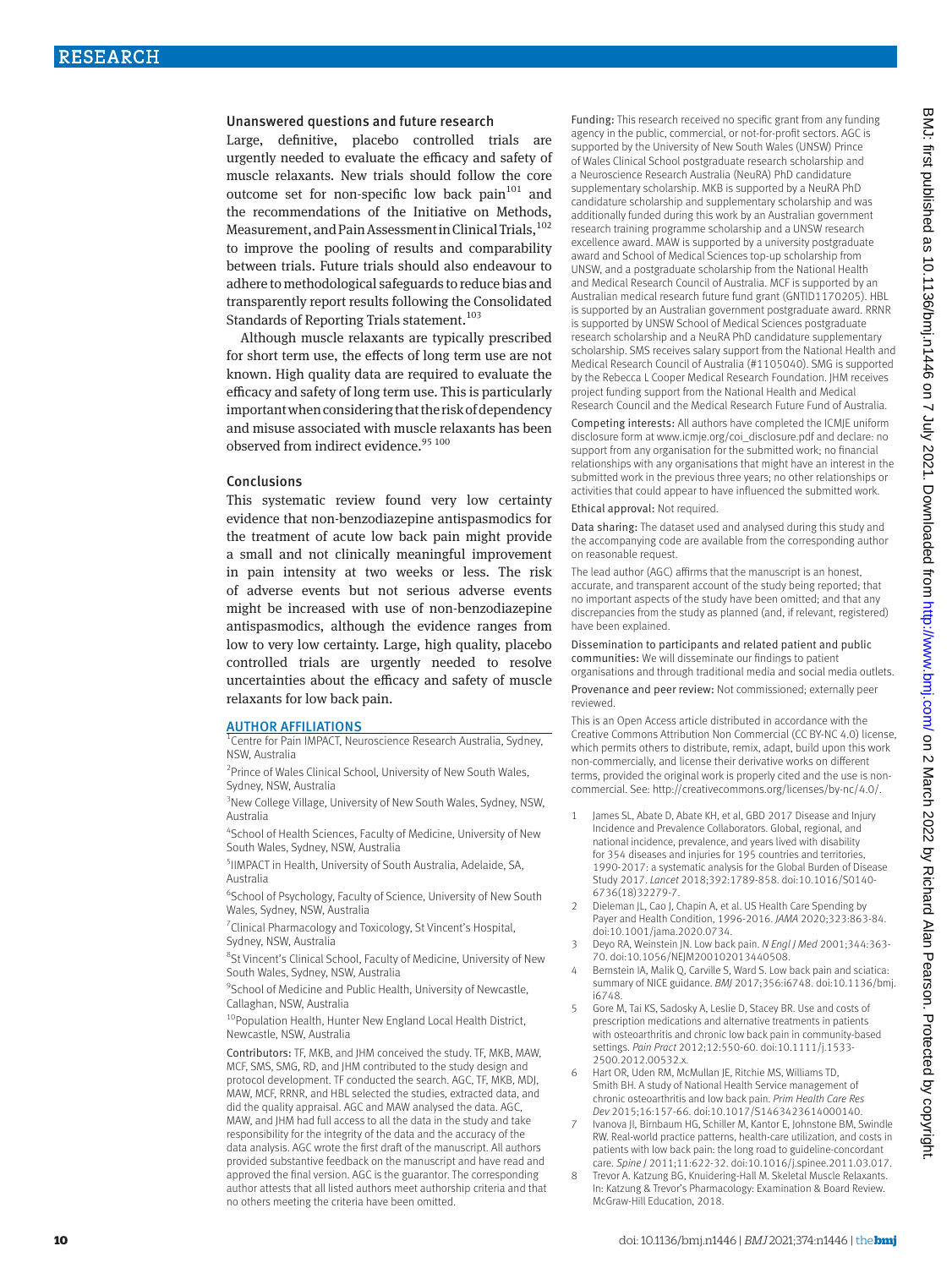- 9 Mafi IN, McCarthy EP, Davis RB, Landon BE. Worsening trends in the management and treatment of back pain. *JAMA Intern Med* 2013;173:1573-81. doi:10.1001/jamainternmed.2013.8992.
- 10 Michaleff ZA, Harrison C, Britt H, Lin CW, Maher CG. Ten-year survey reveals differences in GP management of neck and back pain. *Eur Spine J* 2012;21:1283-9. doi:10.1007/s00586-011-2135-5.
- 11 Schreijenberg M, Koes BW, Lin CC. Guideline recommendations on the pharmacological management of non-specific low back pain in primary care - is there a need to change?*Expert Rev Clin Pharmacol*  2019;12:145-57. doi:10.1080/17512433.2019.1565992.
- Soprano SE, Hennessy S, Bilker WB, Leonard CE. Assessment of Physician Prescribing of Muscle Relaxants in the United States, 2005-2016. *JAMA Netw Open* 2020;3:e207664. doi:10.1001/ jamanetworkopen.2020.7664.
- 13 Oliveira CB, Maher CG, Pinto RZ, et al. Clinical practice guidelines for the management of non-specific low back pain in primary care: an updated overview. *Eur Spine J* 2018;27:2791-803. doi:10.1007/ s00586-018-5673-2.
- 14 Qaseem A, Wilt TJ, McLean RM, Forciea MA, Clinical Guidelines Committee of the American College of Physicians. Noninvasive Treatments for Acute, Subacute, and Chronic Low Back Pain: A Clinical Practice Guideline From the American College of Physicians. *Ann Intern Med* 2017;166:514-30. doi:10.7326/M16-2367.
- 15 Van Wambeke P, Desomer A, Ailliet L, et al. Low back pain and radicular pain: assessment and management. KCE Report 287. Belgian Health Care Knowledge Centre, 2017. [https://kce.fgov.be/](https://kce.fgov.be/sites/default/files/atoms/files/KCE_287_Low_back_pain_Report.pdf) [sites/default/files/atoms/files/KCE\\_287\\_Low\\_back\\_pain\\_Report.pdf](https://kce.fgov.be/sites/default/files/atoms/files/KCE_287_Low_back_pain_Report.pdf)
- 16 National Institute for Health and Care Excellence. Low Back Pain and Sciatica in Over 16s: Assessment and Management. NICE, 2016. https://[www.nice.org.uk/guidance/ng59](http://www.nice.org.uk/guidance/ng59)
- 17 Abdel Shaheed C, Maher CG, Williams KA, McLachlan AJ. Efficacy and tolerability of muscle relaxants for low back pain: Systematic review and meta-analysis. *Eur J Pain* 2017;21:228-37. doi:10.1002/ ejp.907.
- 18 Bagg MK, O'Hagan E, Zahara P, et al. Systematic reviews that include only published data may overestimate the effectiveness of analgesic medicines for low back pain: a systematic review and meta-analysis. *J Clin Epidemiol* 2020;124:149-59. doi:10.1016/j. jclinepi.2019.12.006.
- 19 Balshem H, Helfand M, Schünemann HJ, et al. GRADE guidelines: 3. Rating the quality of evidence. *J Clin Epidemiol* 2011;64:401-6. doi:10.1016/j.jclinepi.2010.07.015.
- 20 Guyatt GH, Oxman AD, Vist GE, et al, GRADE Working Group. GRADE: an emerging consensus on rating quality of evidence and strength of recommendations. *BMJ* 2008;336:924-6. doi:10.1136/ bmj.39489.470347.AD.
- 21 Moher D, Liberati A, Tetzlaff J, Altman DG, PRISMA Group. Preferred reporting items for systematic reviews and meta-analyses: the PRISMA statement. *BMJ* 2009;339:b2535. doi:10.1136/bmj.b2535.
- 22 Maher C, Underwood M, Buchbinder R. Non-specific low back pain. *Lancet* 2017;389:736-47. doi:10.1016/S0140-6736(16)30970-9.
- 23 WHO Collaborating Centre for Drug Statistics Methodology. ATC/DDD Index. 2020. https:/[/www.whocc.no/atc\\_ddd\\_index/](http://www.whocc.no/atc_ddd_index/)
- 24 U.S. Food and Drug Administration. Drugs@FDA. 2020. https:// [www.fda.gov/drugs/development-approval-process-drugs/drug](http://www.fda.gov/drugs/development-approval-process-drugs/drug-approvals-and-databases)[approvals-and-databases](http://www.fda.gov/drugs/development-approval-process-drugs/drug-approvals-and-databases)
- 25 European Medicines Agency. Medicines. 2020. https://[www.ema.](http://www.ema.europa.eu/en/medicines) [europa.eu/en/medicines](http://www.ema.europa.eu/en/medicines)
- 26 Australian Government Department of Health Therapeutic Goods Administration. Australian Register of Therapeutic Goods. 2020. https://[www.tga.gov.au/australian-register-therapeutic-goods](http://www.tga.gov.au/australian-register-therapeutic-goods)
- 27 Koes BW, van Tulder MW, Peul WC. Diagnosis and treatment of sciatica. *BMJ* 2007;334:1313-7. doi:10.1136/bmj.39223.428495. BE.
- 28 Chiarotto A, Deyo RA, Terwee CB, et al. Core outcome domains for clinical trials in non-specific low back pain. *Eur Spine J* 2015;24:1127-42. doi:10.1007/s00586-015-3892-3.
- 29 Machado GC, Maher CG, Ferreira PH, Day RO, Pinheiro MB, Ferreira ML. Non-steroidal anti-inflammatory drugs for spinal pain: a systematic review and meta-analysis. *Ann Rheum Dis* 2017;76:1269-78. doi:10.1136/annrheumdis-2016-210597.
- 30 Abdel Shaheed C, Maher CG, Williams KA, Day R, McLachlan AJ. Efficacy, Tolerability, and Dose-Dependent Effects of Opioid Analgesics for Low Back Pain: A Systematic Review and Metaanalysis. *JAMA Intern Med* 2016;176:958-68. doi:10.1001/ jamainternmed.2016.1251.
- 31 Ferreira GE, McLachlan AJ, Lin CC, et al. Efficacy and safety of antidepressants for the treatment of back pain and osteoarthritis: systematic review and meta-analysis. *BMJ* 2021;372:m4825. doi:10.1136/bmj.m4825.
- 32 Higgins JP, Thomas J, Chandler J, et al. *Cochrane Handbook for Systematic Reviews of Interventions. 2nd Edition.* Wiley, 2019, [https://training.cochrane.org/handbook/current.](https://training.cochrane.org/handbook/current) doi:10.1002/9781119536604.
- 33 Higgins JPT, Altman DG, Gøtzsche PC, et al, Cochrane Bias Methods Group, Cochrane Statistical Methods Group. The Cochrane Collaboration's tool for assessing risk of bias in randomised trials. *BMJ* 2011;343:d5928. doi:10.1136/bmj.d5928.
- 34 Furlan AD, Malmivaara A, Chou R, et al, Editorial Board of the Cochrane Back, Neck Group. 2015 updated method guideline for systematic reviews in the Cochrane Back and Neck Group. *Spine (Phila Pa 1976)* 2015;40:1660-73. doi:10.1097/ BRS.0000000000001061.
- 35 Furukawa TA, Salanti G, Atkinson LZ, et al. Comparative efficacy and acceptability of first-generation and second-generation antidepressants in the acute treatment of major depression: protocol for a network meta-analysis. *BMJ Open* 2016;6:e010919. doi:10.1136/bmjopen-2015-010919.
- 36 Hultcrantz M, Rind D, Akl EA, et al. The GRADE Working Group clarifies the construct of certainty of evidence. *J Clin Epidemiol* 2017;87:4-13. doi:10.1016/j.jclinepi.2017.05.006.
- 37 Dworkin RH, Turk DC, Wyrwich KW, et al. Interpreting the clinical importance of treatment outcomes in chronic pain clinical trials: IMMPACT recommendations. *J Pain* 2008;9:105-21. doi:10.1016/j. jpain.2007.09.005.
- 38 Ostelo RWJG, Deyo RA, Stratford P, et al. Interpreting change scores for pain and functional status in low back pain: towards international consensus regarding minimal important change. *Spine (Phila Pa 1976)* 2008;33:90-4. doi:10.1097/BRS.0b013e31815e3a10.
- 39 Busse JW, Bartlett SJ, Dougados M, et al. Optimal strategies for reporting pain in clinical trials and systematic reviews: Recommendations from an OMERACT 12 workshop. *J Rheumatol* 2015;42:1962-70. doi:10.3899/jrheum.141440.
- 40 Ferreira ML, Herbert RD, et al, Ferreira PH. The smallest worthwhile effect of nonsteroidal anti-inflammatory drugs and physiotherapy for chronic low back pain: a benefit-harm trade-off study. *J Clin Epidemiol* 2013;66:1397-404. doi:10.1016/j.jclinepi.2013.02.018.
- 41 Chou R, Deyo R, Friedly J, et al. Systemic pharmacologic therapies for low back pain: A systematic review for an American College of physicians clinical practice guideline. *Ann Intern Med* 2017;166:480-92. doi:10.7326/M16-2458.
- 42 Harrer M, Cuijpers P, Furukawa TA, et al. *Doing meta-analysis in R: A hands-on guide.* Prot Lab Erlangen, 2019.
- 43 Prescriber's Digital Reference. PDR LLC. 2020. https:/[/www.pdr.net](http://www.pdr.net) 44 MIMS. Monthly Index of Medical Specialities. 2020. https:/[/www.](http://www.mims.co.uk/) [mims.co.uk/](http://www.mims.co.uk/)
- 45 Australian Medicines Handbook. 2020 (online). Adelaide: Australian Medicines Handbook. 2020. https:/[/amhonline.amh.net.au/](http://amhonline.amh.net.au/)
- 46 Akhter N, Siddiq MZ. Comparative efficacy of diclofenac sodium alone and in combination with thiocolchicoside in patients with low back pain. *Med Forum* 2017;28:93-6.
- 47 Aksoy C, Karan A, Diraçoğlu D. Low back pain: Results of an open clinical trial comparing the standard treatment alone to the combination of standard treatment and thiocolchicoside. *J Orthop Traumatol* 2002;3:103-8. doi:10.1007/s101950200036.
- 48 Emrich OMD, Milachowski KA, Strohmeier M. Methocarbamol bei akuten Rückenschmerzen: Eine randomisierte, doppelblinde, placebokontrollierte Studie. [Methocarbamol in acute low back pain. A randomized double-blind controlled study.] *MMW Fortschr Med* 2015;157(Suppl 5):9-16. doi:10.1007/s15006-015-3307-x.
- 49 Fathie K. A second look at skeletal muscle relaxant: a double-blind study with metaxalone. *Curr Ther Res Clin Exp* 1964;6:677-83.
- 50 Foster L, Clapp L, Erickson M, Jabbari B. Botulinum toxin A and chronic low back pain: a randomized, double-blind study. *Neurology* 2001;56:1290-3. doi:10.1212/WNL.56.10.1290.
- 51 Friedman BW, Dym AA, Davitt M, et al. Naproxen with cyclobenzaprine, oxycodone/acetaminophen, or placebo for treating acute low back pain: A randomized clinical trial. *JAMA* 2015;314:1572-80. doi:10.1001/jama.2015.13043.
- 52 Friedman BW, Irizarry E, Solorzano C, et al. Diazepam Is No Better Than Placebo When Added to Naproxen for Acute Low Back Pain. *Ann Emerg Med* 2017;70:169-176.e1. doi:10.1016/j. annemergmed.2016.10.002.
- 53 Friedman BW, Cisewski D, Irizarry E, et al. A Randomized, Double-Blind, Placebo-Controlled Trial of Naproxen With or Without Orphenadrine or Methocarbamol for Acute Low Back Pain. *Ann Emerg Med* 2018;71:348-356.e5. doi:10.1016/j. annemergmed.2017.09.031.
- 54 Friedman BW, Irizarry E, Solorzano C, et al. A Randomized, Placebo-Controlled Trial of Ibuprofen Plus Metaxalone, Tizanidine, or Baclofen for Acute Low Back Pain. *Ann Emerg Med* 2019;74:512-20. doi:10.1016/j.annemergmed.2019.02.017.
- 55 Goforth HW, Preud'homme XA, Krystal ADA. A randomized, double-blind, placebo-controlled trial of eszopiclone for the treatment of insomnia in patients with chronic low back pain. *Sleep* 2014;37:1053-60. doi:10.5665/sleep.3760.
- 56 Gold RH. Orphenadrine citrate: sedative or muscle relaxant?*Clin Ther* 1978;1:451-3.